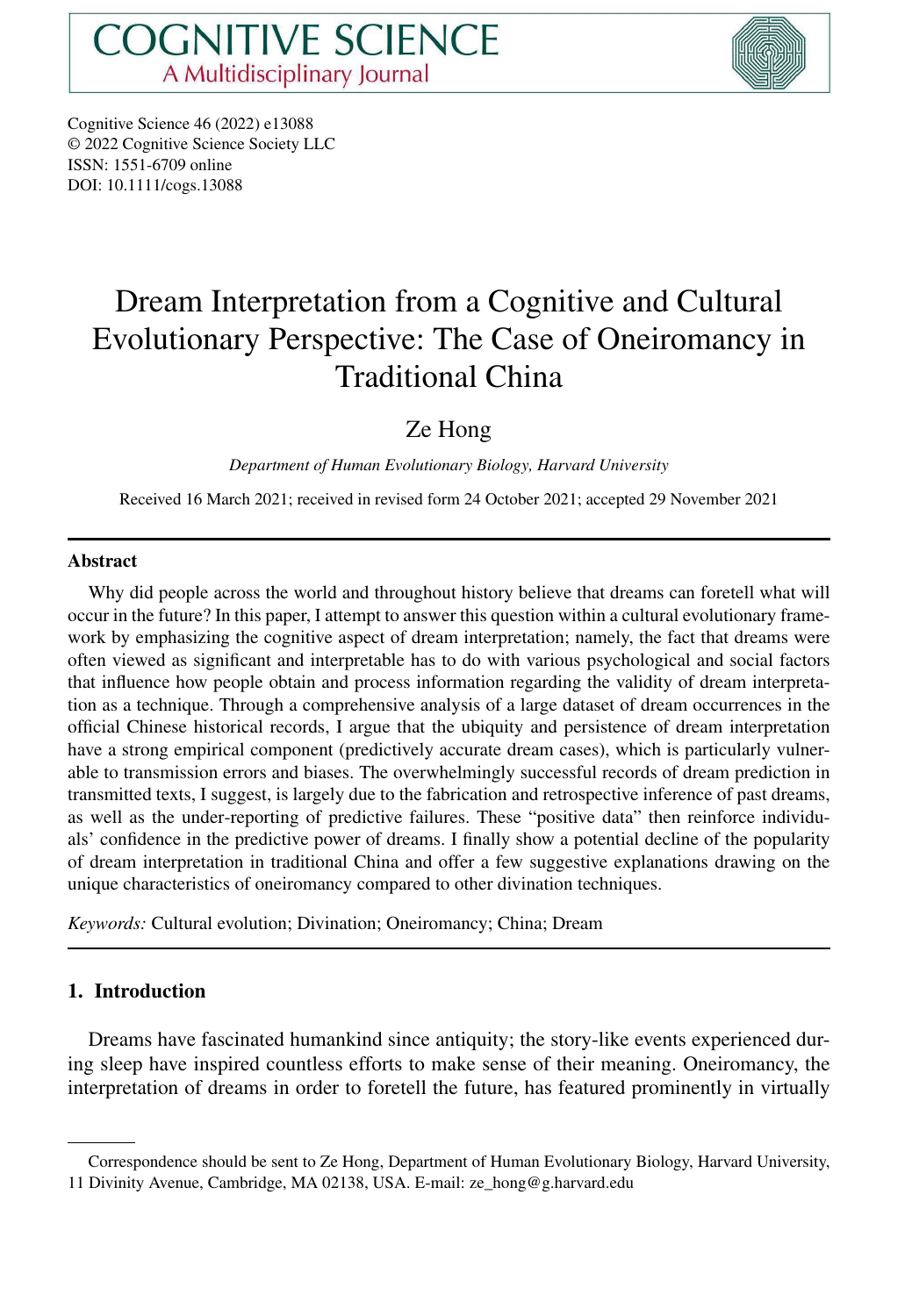all ancient civilizations as well as contemporary small-scale, traditional societies (Hughes, 2000; Kessels, 1969).

The universality of dreaming itself is not surprising. Contemporary research in neuroscience has shed light on the neurological mechanisms of dreaming (Nir & Tononi, 2010; Siclari et al., 2017) and psychologists have proposed adaptive, evolutionary explanations for its occurrence (Franklin & Zyphur, 2005; Revonsuo, 2000). Anthropologically, considerable effort has been devoted to identifying universal features in dream content (Garfield, 2009; Griffith, Miyagi, & Tago, 1958; Nielsen et al., 2003). Of course, the interpretation of dreams is almost certainly a culturally mediated practice (Lincoln, 2003). That is, how specific signs (what appears in one's dream) correspond to meaning (what the dream reveals about reality) is often heavily dependent on the cultural contexts (Kracke, 1992).

What is perhaps more noteworthy is the ubiquity of using dreams as a valid source of information. Oneiromancy has been well-documented in the ethnographic literature (Grunebaum & Caillois, 1966; Lincoln, 1935), and the cultural significance of dreaming has been thoroughly explored by anthropologists (Bourguignon, 1972; Hollan, 1989). Existing research, however, leaves an important and obvious question inadequately addressed: why do people believe in the validity of oneiromancy when modern neuroscience has shown that dreams do not necessarily have any bearings on future events (Barrett & McNamara, 2007; Nir & Tononi, 2010)? Typically, oneiromancy, like many other divinatory practices, is explained from functional perspectives, which emphasize its social, political, and religious role in a society (Annus, 2010). It is undeniable that oneiromancy certainly serves these functions; for example, a general in a battleground may fabricate auspicious dreams to boost his troops' morale (Liu, 1989) and a king may make up dreams to legitimize his political power (Fang, 2015). But the effectiveness of such deceptive techniques depends on the audience's confidence in the prophetic power of dreams. Therefore, we still need an account to explain why people believe in the validity of dreams in the first place.

Historically, the art of dream interpretation was often viewed as a form of magic, which has been subject to extensive anthropological theorizing (Frazer, 1890; Tylor, 1871). Briefly, early thinkers tend to treat magic as ineffective technology: that is, what we (modern readers) consider as "magical" activities were really instrumental efforts to achieve some desirable outcomes. As such, the "magic-ness" of these efforts stems from their ineffectiveness (Tambiah, 1990). Why would people engage in these ineffective activities? According to some early anthropological theories, this is because people in certain societies reason in a faulty fashion. Tylor (1871), for example, offers some possible factors that lead to faulty reasoning of people in traditional<sup>1</sup> societies, such as successful outcome by natural means (chance), vague diagnosis, and underappreciation of negative evidence. More recently, Horton (1967, 1993) has taken up this line of argument by suggesting that while traditional magic practices and western science share the same fundamental goals of explaining, predicting, and controlling worldly events, individuals in traditional societies differ from those in the West in their reasoning habits; specifically, when evaluating the effectiveness of some technology, people in traditional societies do not readily entertain alternative possibilities (e.g., the technology does not work) and do not engage in much reflective thinking.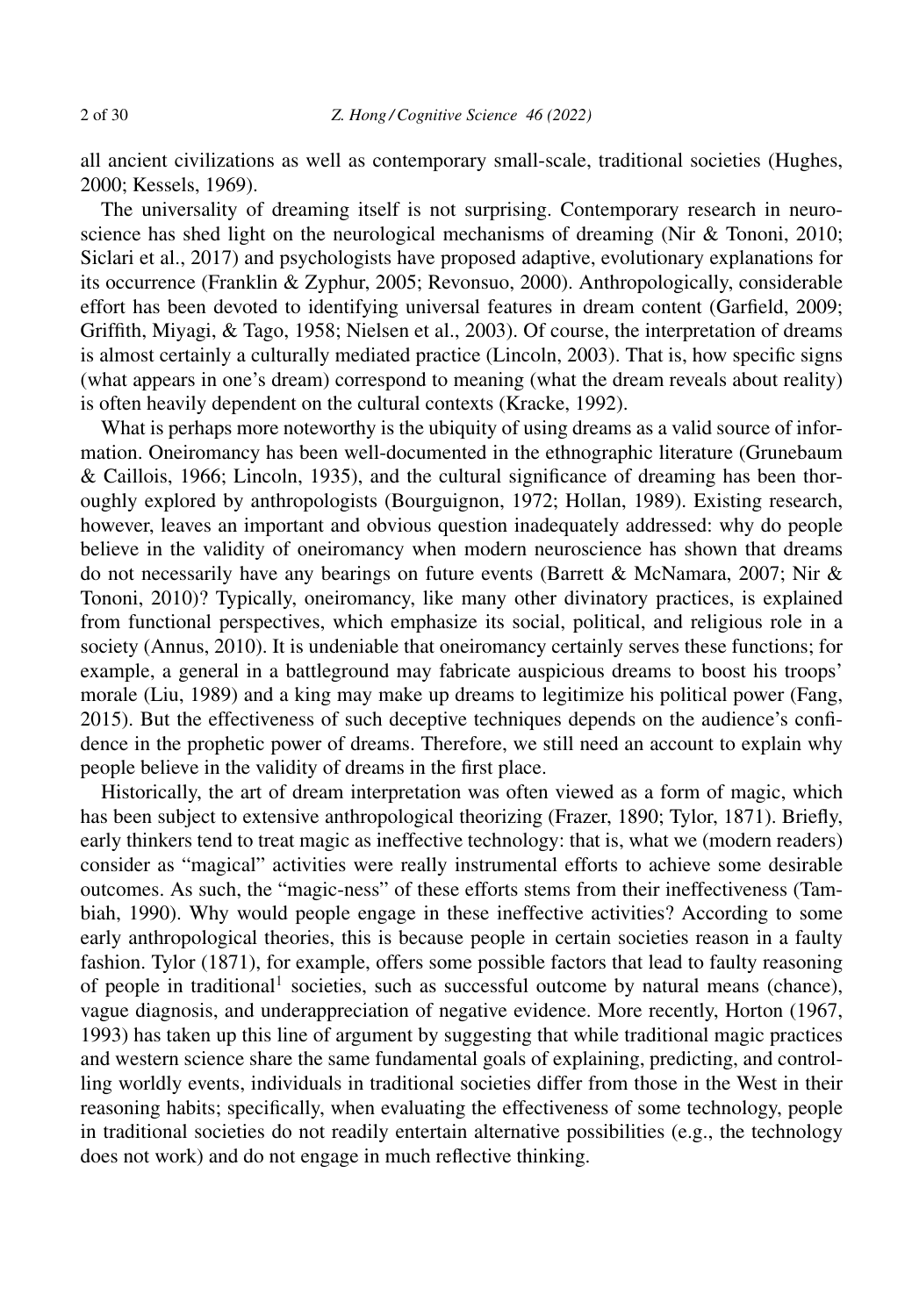The above view has gone out of fashion for quite some time, as later scholars in anthropology tended to focus on the symbolic function of magical, ritualistic activities (Tedlock, 2006). In the field of psychology and cognitive science, however, there has been a revival of interest in understanding these seemingly irrational beliefs and actions. Vyse (1997), for instance, offers an excellent review of the psychological and cognitive explanations of why people hold irrational beliefs and engage in ineffective actions. The psychological literature on contemporary superstition and traditional divination/magic has grown substantially in recent years; in general, psychological theories tend to attribute these irrational beliefs and actions to some type of *intuition*. In other words, factually incorrect beliefs are held as a result of intuitive reasoning (Risen, 2016; Shenhav, Rand, & Greene, 2012), and ineffective technologies are practiced because they are intuitively plausible with regard to achieving the alleged goals. In particular, cognitive psychologists and anthropologists often attribute the cultural success of certain magic/divination practices to their specific features that increases their perceived efficacy, and much progress has been made on this front. For example, Legare and Souza (2012) experimentally showed that procedural features, such as repetition and the presence of religious icons, enhanced the perceived efficacy of rituals; Nemeroff and Rozin (1990, 2000) suggest that magical principles of sympathy and contagion are intuitively attractive and speculated they may have conferred adaptive benefits in our evolutionary past (e.g., pathogen avoidance); Miton, Claidière, and Mercier (2015) contend that the popularity of bloodletting is due to the match between its form (releasing blood from the body) and folk intuitions on the nature of illness and how the body works; Singh (2017) proposes that specific aspects of shamanism, such as inhumanness, increases the plausibility of shamanistic practices, which culturally evolved as a result of a selective retention process; Barrett (2008) and Boyer (2001) have argued that concepts (and by extension, cultural practices) that are "minimally counterintuitive" are more memorable and enjoy an advantage in the transmission process.

There is no doubt that intuitive plausibility contributes to the overall explanation of the persistence of ineffective technologies, such as oneiromancy. However, evolved intuitions are unlikely to provide the full story. Previously, we have offered extensive ethnographic and historical evidence showing that people often entertain considerable uncertainty regarding their efficacy in achieving explicit goals (Hong & Henrich, 2021; Hong, submitted) and at the same time often care a lot about whether or not technological practices indeed achieve the promised outcomes (Hong, Slingerland, & Henrich, forthcoming). In other words, the empirical side of magic/divination matters as well. Though occasionally failures can be explained away rather easily (Annus, 2010), frequent failures would likely lead to a certain level of skepticism.<sup>2</sup> Indeed, despite the documented biases and errors in human reasoning and decision making (Henrich, 2002; Korn, Sharot, Walter, Heekeren, & Dolan, 2014; Sharot 2011), humans do probabilistically modify their beliefs, which subsequently affect actions as evidence accumulates (Ambuehl & Li, 2018; Shah, Harris, Bird, Catmur, & Hahn, 2016).

Given such probabilistic understanding of the efficacy of technological practices, it may be useful to explore factors that contribute to the estimation of technological efficacy. In addition to individual trial and error learning (more generally, reinforcement learning) (Dayan & Balleine, 2002; Dayan & Daw, 2008; Niv, 2009), humans obtain a tremendous amount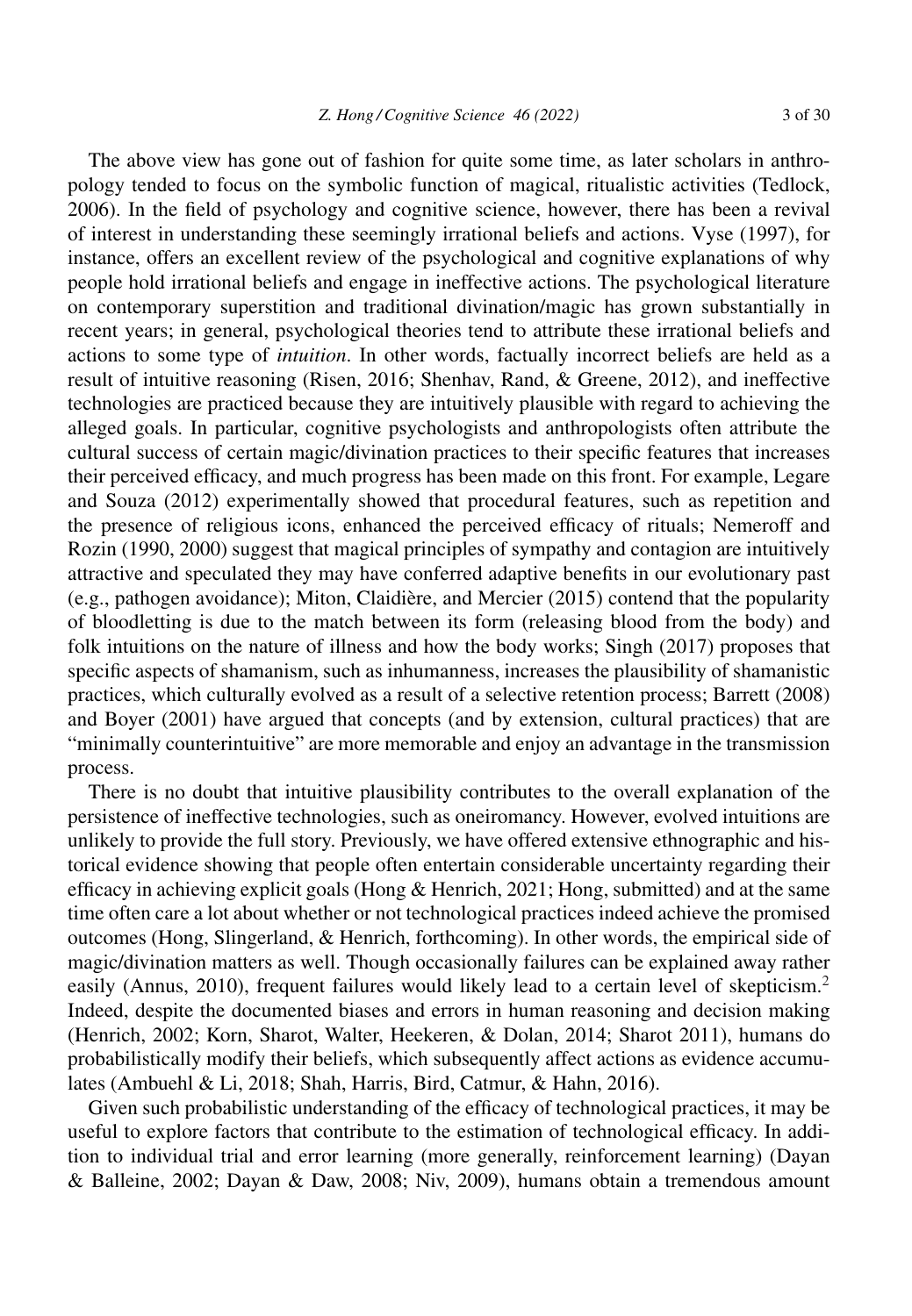of information culturally (Richerson & Boyd, 2005). As such, psychological and social factors may create population dynamics in which overestimation of efficacy occurs. In Hong and Henrich (2021), we have formally modeled the interaction between individual cognition and social processes, where individuals update their belief regarding the efficacy of some technology in a Bayesian fashion, and through biased information transmission, individuals may end up believing the technology to be substantially more efficacious than it actually is. One key prediction of the model is that overestimation of the efficacy of some technology may be caused by a reporting bias, which I have found in other magical activities, such as rainmaking (Hong, Slingerland, & Henrich, forthcoming) and fetal sex prognostication (Hong, unpublished). In this paper, I aim to place the persistence of oneiromancy in a cultural evolutionary framework and examine the extent to which dream divination failures are underreported as well as other psychological and social factors that may lead to the overestimation of the predictive accuracy of dreams in a cultural evolutionary process.

A large literature in psychology and cognitive science has shown that many of our beliefs, attitudes, and behaviors are transmitted culturally rather than through individual learning (Csibra & Gergely, 2009; Henrich & McElreath, 2003; Richerson & Boyd, 2005). Often, the anthropological studies on dreams implicitly presume the role of cultural transmission but rarely discuss it explicitly. In an obvious sense, the way people treat and interpret dreams is influenced by others in the community. In most small-scale societies, the meaning of dreams is passed on through word of mouth (Tedlock, 1987), and in literate societies, such as ancient Greece and ancient China, as written texts (Fu, 2017; Price, 1986). The importance of cultural transmission, however, extends beyond dream oneiromancy manuals. In addition to how to interpret dreams, people also culturally obtain actual cases of dreams accurately (or inaccurately) predicting future events, which affect their confidence in the validity of dreams as a reliable information source. This latter point is important because ample research in cognitive science and evolutionary anthropology has shown that humans possess some level of "epistemic vigilance" and do not accept transmitted information uncritically (Mercier, 2020; Sperber et al., 2010). Predictively accurate dreams thus serve as "data" to corroborate the "theory" that dreams are indeed prognosticative of future events.

The rest of the paper is organized as follows. Section 2 provides the essential background information of theories of dreams in ancient China, and Section 3 shows the results of a comprehensive quantitative analysis of dream occurrences in Chinese historical records and offers a cultural evolutionary account of the persistence of dream interpretation. Additionally, I present tentative evidence that although oneiromancy has always been considered a valid technique throughout Chinese history, the extent to which dreams were taken seriously may have declined over time. In the final section, I discuss the applicability and limitations of this account as well as the implications for divination/magic in modern societies. To preview, I argue that a theoretical commitment to the spiritual world, deliberate fabrication/retrospective inference of successful dream predictions, and the under-reporting of failed predictions collectively contribute to the persistence of oneiromancy. While the first factor can be largely attributed to evolved intuitions, the latter two factors crucially depend on our species' reliance on social learning, as our evaluation of the efficacy of some technology is often significantly affected by the testimonies, opinions, and behaviors of others in the community. The declining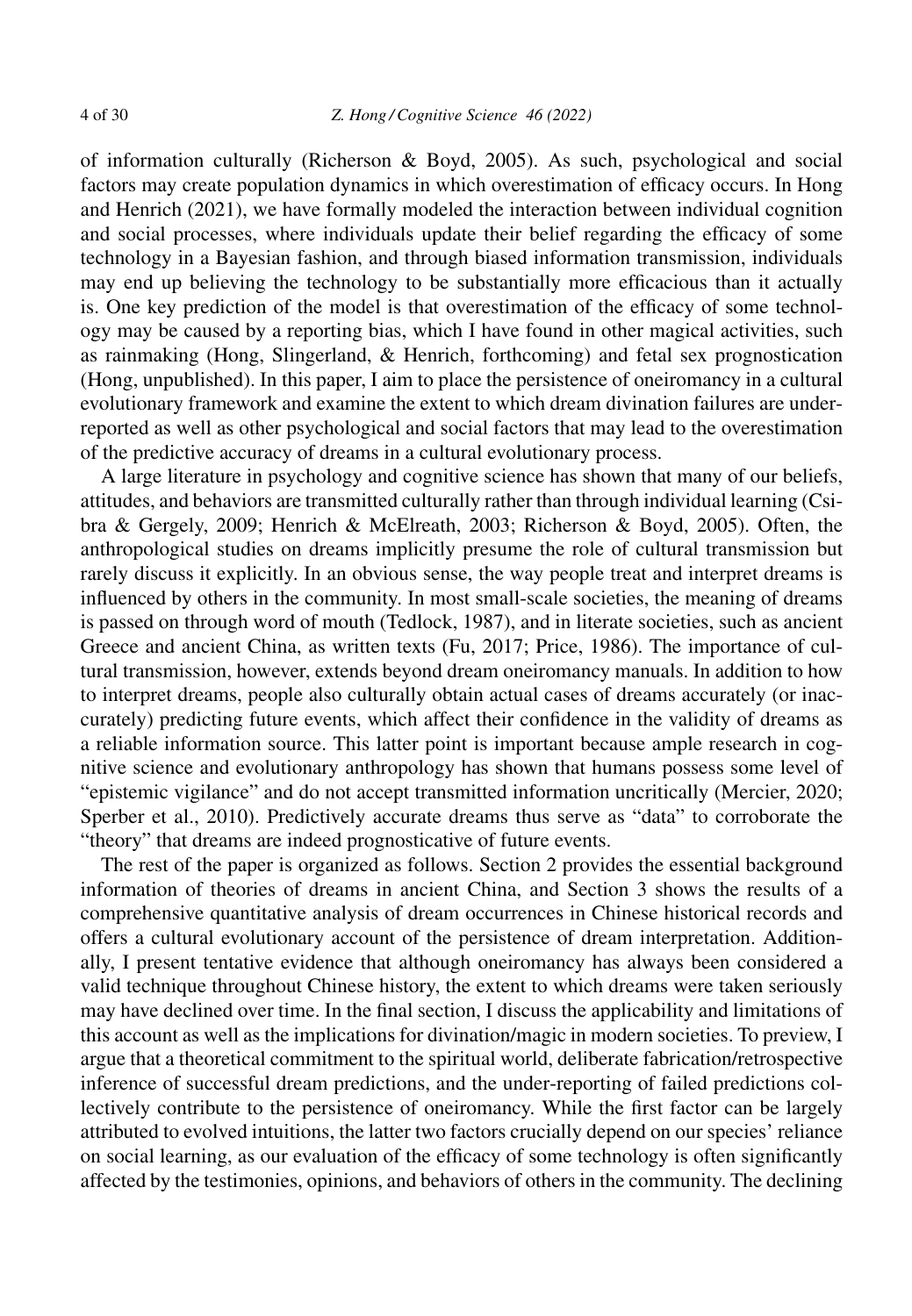importance of oneiromancy over time, on the other hand, may be attributed to the uniqueness of oneiromancy compared to other divination and magic practices, that is, dreams are by nature subjective to manipulation, cannot be readily produced to solve practical problems, and may be explained by naturalistic (psychological) causes.

# **2. The cultural background: Dream interpretation in traditional China**

#### *2.1. Theories of dream interpretations: A supernatural worldview*

Like most traditional societies, beliefs in ghosts, spirits, and life after death are prevalent in premodern China. Such a supernatural worldview makes certain beliefs appear more plausible; for example, someone with the assumption that people's souls can survive their death is much more likely to believe that deceased individuals may "visit" them in a dream and potentially offer useful information compared to someone with a more materialistic worldview. Although to my knowledge no evolutionary explanation has been proposed for why specific kinds of dream interpretations may be intuitively attractive, evolutionary psychology has proposed evolved intuitions, such as life after death (Bering, McLeod, & Shackelford, 2005) and the existence of god (Boyer, 2001; Boyer & Ramble, 2001) that contribute to the plausibility of oneiromancy as a truth-revealing technique. Moreover, research in psychology and cognitive science has shown that our mind is psychologically predisposed to extract meaning from sensory data, and may occasionally detect patterns when there is not one (Ayton & Fischer, 2004). Therefore, *how* dreams should be interpreted may be up for debate, but *that* dreams can be decoded to extract and reveal meaning is usually not questioned. This is not to say that people never doubt the predictive power of specific dreams; in fact, certain kinds of dreams were thought to be uninterpretable, such as dreams due to overthinking during the  $day.<sup>3</sup>$ 

It should be noted that while the above arguments bear resemblance to the aforementioned psychological and cognitive accounts that focus on intuition, they differ from previous accounts in two ways. First, most research that invokes intuition to explain supernatural beliefs and practices emphasizes the innateness of our intuitions (with regard to religious beliefs, humans are sometimes described as "born believers" [Rottman, 2013]); these intuitions presumably are "hard-wired" in our genes as a result of millions of years of evolution. In my account, although the "supernatural worldview" certainly has (presumably genetically evolved) intuitive support, it also has a significant cultural component. The early anthropologist, Margaret Mead (1932), for example, showed that among the Manus in Papua New Guinea, it was often the adults rather than the children who were more prone to magical thinking and supernatural beliefs. Some recent work in psychology also shows that there is no detectable correlation between intuitive thinking and supernatural beliefs (Farias et al., 2017), and people in certain religious societies may even be described as "moving toward magical thinking" as a result of cultural transmission (Harris, 2012). The takeaway here is that while debate on the exact role of intuition in supernatural beliefs remains, the role of cultural input should be better appreciated by psychologists and cognitive scientists.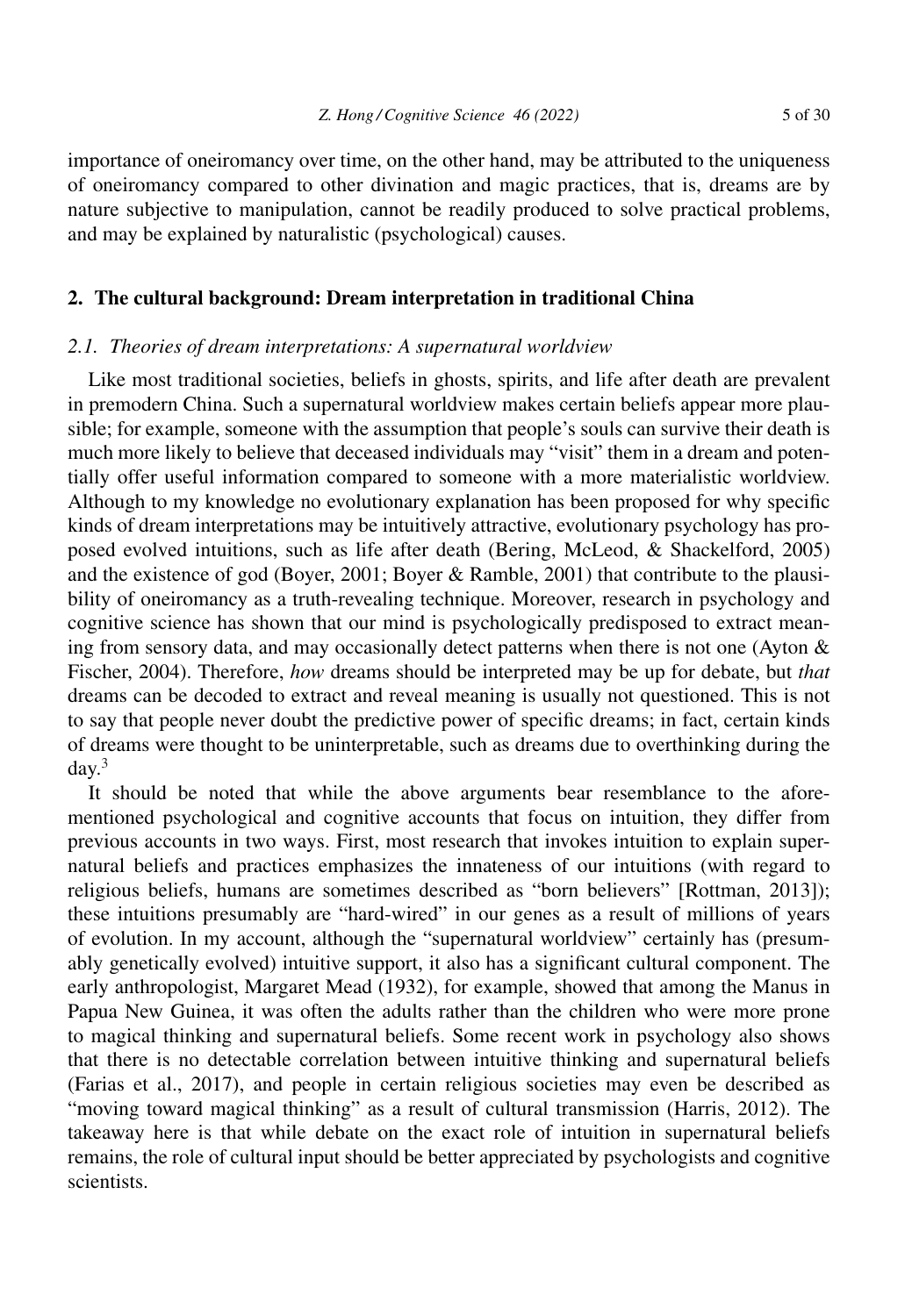A second difference between the "supernatural worldview" and evolved intuition is that the plausibility of specific beliefs (e.g., dead people may transmit information in dreams) is a downstream consequence of some higher level theoretical commitment (e.g., some form of life beyond death). As such, once the high-level theoretical commitment is gone or radically altered, the downstream practices that rely on the original theoretical justification lose their plausibility immediately. In a different paper, we have argued that rainmaking practices in traditional China suffer exactly from this fate (Hong, Slingerland, & Henrich, forthcoming).

#### *2.2. Dream as signs versus dream as messages*

In contemporary Western societies, dreams are often grouped into different categories based on their cognitive functions or the underlying brain activities (Blagrove, 1992; Revonsuo, 2000; Yu, 2016). In contrast, the Chinese, like some other ancient civilizations (Kessels, 1969),have long classified dreams by how they should be interpreted (Hughes, 2000; Liu, 1989). For example, "straight dreams" (直梦) refer to dreams that are prophetic of reality in a straightforward way, for example, dreaming of X's death and X dying in reality. "Opposite dreams" (反梦), on the other hand, refer to dreams that are in some sense "opposite" to reality.<sup>4</sup> Since this paper focuses on why people believe in the validity of oneiromancy, I propose to classify dreams by their epistemological status. Specifically, dreams as signs that usually need to be interpreted (often with professional expertise) and dreams as messages transmitted by other humans or human-like agents. This distinction is useful because it highlights how the perceived plausibility of the two kinds of dreams may be affected by one's larger theoretical commitment.<sup>5</sup> The famous Eastern Han skeptical thinker, Wang Chong  $(27-97 \text{ CE})$ , for example, denies the possibility of message dreams but would entertain the possibility of certain sign dreams (He, 2011). It is also worth noting that there are instances where message dreams, nonetheless, require great interpretive effort; for example, when the information sender offers a riddle with hidden meaning.

# *2.3. The cultural transmission of oneiromancy instructions and cases*

Because of the indispensability of interpretation in sign dreams, there is often an interest and demand for instructions on how to correctly interpret of the content of dreams. In ancient China, there was a rich tradition in collecting and compiling dreams and their associated meanings (Fu, 2017; Liu, 1989), and some of the most popular compilations, such as *The Duke of Zhou's Explanations of Dreams*, can still be purchased in bookstores today (Yun, 2013). As mentioned, the other aspect of cultural transmission of oneiromancy, the transmission of actual oneiromancy cases and the associated predictive outcomes (whether the prediction was successful or not), is also important; intuitively, one would not take dreams very seriously if all she hears about oneiromancy are failed predictions. In China, oneiromancy cases were recorded in historical records, philosophical writings, and a wide range of literary forms (fiction, drama, poetry, etc.) (Liu, 1989). During later dynasties, compilations of oneiromancy cases in the form of encyclopedias became popular with improved printing technology and the expansion of book publishing and distribution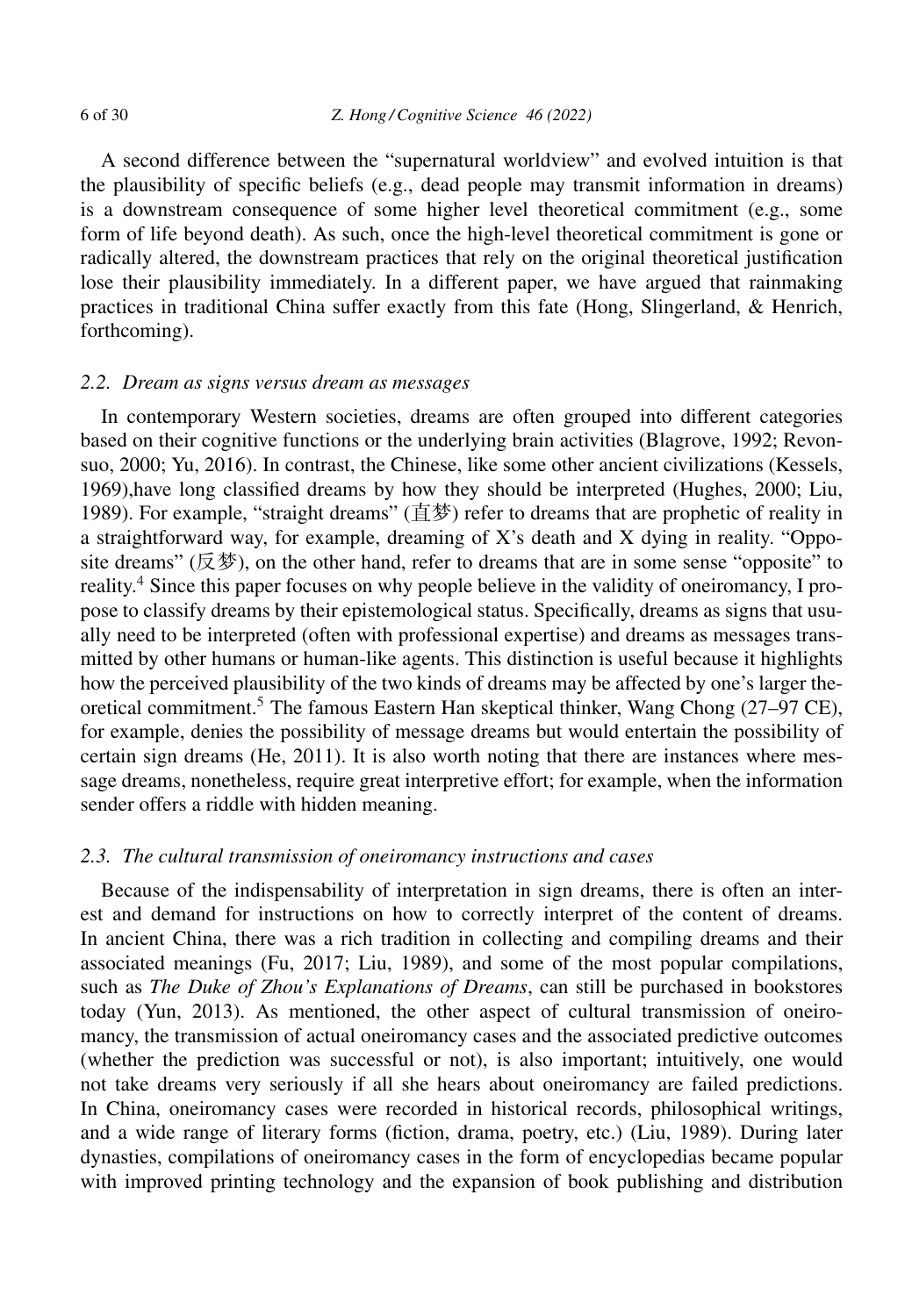(Vance, 2012). These encyclopedias often contained both dream prognostic instructions and actual cases; in an extensive analysis of an oneiromancy encyclopedia, *Forest of Dreams* compiled in 1636 CE, for example, Vance (2012) shows that it contained not only instructions on how to interpret dreams but also many case descriptions of predictive dreams.

# **3. Analysis of historical data in a cultural evolutionary framework**

#### *3.1. General description of dream collection and the dataset*

Although many anthropological and psychological studies on dreams have utilized quantitative approaches, most of them lack a historical dimension. In this section, I take advantage of the rich textual record of Chinese dynastic histories to systematically examine the content and context of dream occurrences and how they are interpreted. Specifically, I compiled all dream occurrences by searching the keyword "dream/to dream" (梦) in the *Twenty-Four Histories* and *Draft History of Qing*, as well as two well-known pre-Qin historical texts, *Zhuo Zhuan* and *Guo Yu* on ctext.org, a digital database of Chinese textual records. The *Twenty-Four Histories* are the official historical books that record important historical figures and events from mythic times (∼ 2600 BCE) to the end of Ming dynasty (1644 CE). The *Draft History of Qing* follows the same format as *Twenty-Four Histories* and is the draft of the official history of the Qing dynasty,<sup>6</sup> and *Zhuo Zhuan* and *Guo Yu* are chronical narrative histories covering a period from 722 to 468 BCE. The latter two books are usually attributed to Zuo Qiuming, a historian of Lu during the Spring and Autumn era (770–476 BCE), though debates remain regarding their authorship (Plaks & Nylan, 2016). Collectively, these records provide a comprehensive coverage of Chinese history, and given their orthodox status, we can have a good sense of the mainstream depiction of dreams in terms of how they were interpreted and the general attitude toward oneiromancy. My choice of using the official historical records for textual analysis is deliberate: although there are perhaps more mentions of dreams and oneiromancy in nonhistorical writings, it is unclear the extent to which oneiromancy cases in these literary forms were viewed by the general public as real, recorded stories or artistic creations. Dynastic histories, on the other hand, are supposed to consist of only factual information.<sup>7</sup> Of course, as modern historiography points out, the subjective biases in history writing are more or less inevitable (Lustick, 1996; Tucker, 2009; Yu, 1988), yet we can at least be certain that what is recorded in these officially approved historical documents was deemed realistic and plausible at the time of their writing.

In total, I collected 793 dream occurrences and recorded information regarding the type of dreams, the dreamer, the interpreter, the interpretation of the dream, and the predictive accuracy of the dream interpretation whenever possible (see Supplementary Material for details). To ensure reliability of the coding scheme, two independent coders were invited to code a randomly selected sample (133 out of a total of 793 dreams) based on written instructions (see Supplementary Material for details). I then performed an inter-rater reliability test with *kappam.light* method of the *irr* package in *R* and achieved moderate to substantial reliability (0.548, 0.622, and 0.674 for dream type, interpretation, and outcome accuracy, respectively)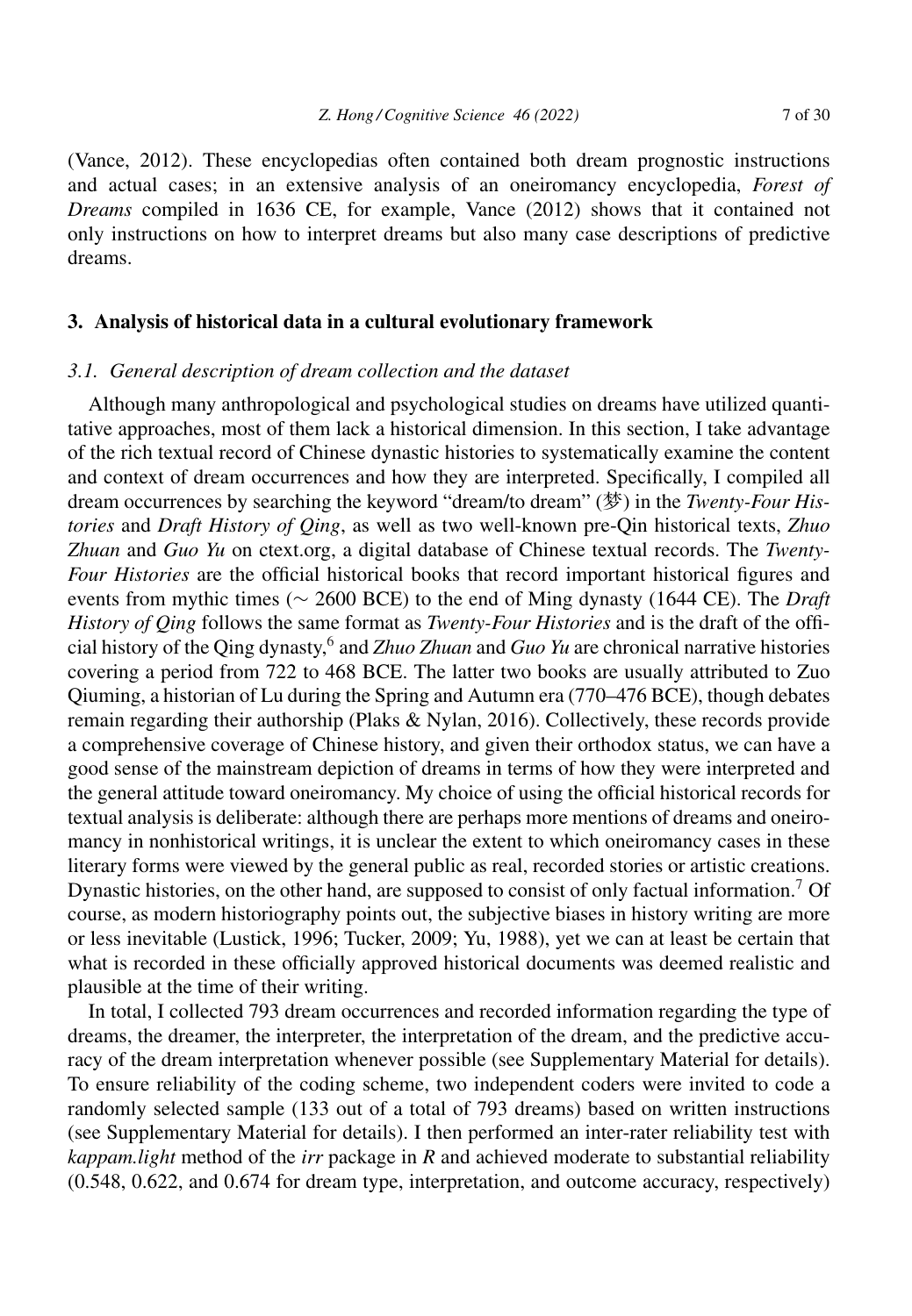

Fig 1. The breakdown of dream types across Chinese history. The x-axis represents the individual dynastic records ordered chronologically by the time periods that they cover, and the y-axis represents the raw counts of dream occurrences in each text.

(Landis & Koch, 1977), suggesting that there is moderate agreement among independent raters regarding the classification of dreams.

We see cultural transmission in action: among the 793 dreams, a significant proportion (15%) are either individuals in later times referencing dreams/dream interpretations of earlier people or historians recording oneiromancy cases that already appeared in earlier texts. Fig. 1 shows the breakdown of the types of dreams across Chinese history. There is a consistent pattern that the majority of sign dreams are symbolic and thus require interpretation. No obvious temporal trend is observed in the relative frequency of these different types of dreams, and the ratio between message dreams and sign dream in most historical periods is roughly  $1 \cdot 2$ .

Fig. 2 shows the breakdown of the types of dream interpretations across all sources. These dream interpretations cover a wide range of topics, many of which are difficult to classify. Overall, we observe that a large proportion of dream interpretations were related to pregnancy, followed by disaster, death, career, and politics. Many of the dreams are nonpredictive; they are mostly dreams of deceased friends or relatives paying visits, offering "thank-you" messages when the dreamer had done something nice to their living family members or refurbished their grave. Consistent with previous anthropological studies of dreams (Bourguignon, 1972; Wallace, 1959), my dataset shows that dreams can have therapeutic significance; one may dream of some deity offering to cure either one's own illness or the illness of her close relatives or friends. A final noteworthy type of dream is the type in which the dreamer gains some ability either through a symbolic dream, where a person or a deity gives the dreamer an object with magic power (e.g., a five-colored pen 五色笔) or a message dream, where one is explicitly taught or trained by some spiritual agent. The exact criteria for categorizing dreams can be found in the Supplementary Material.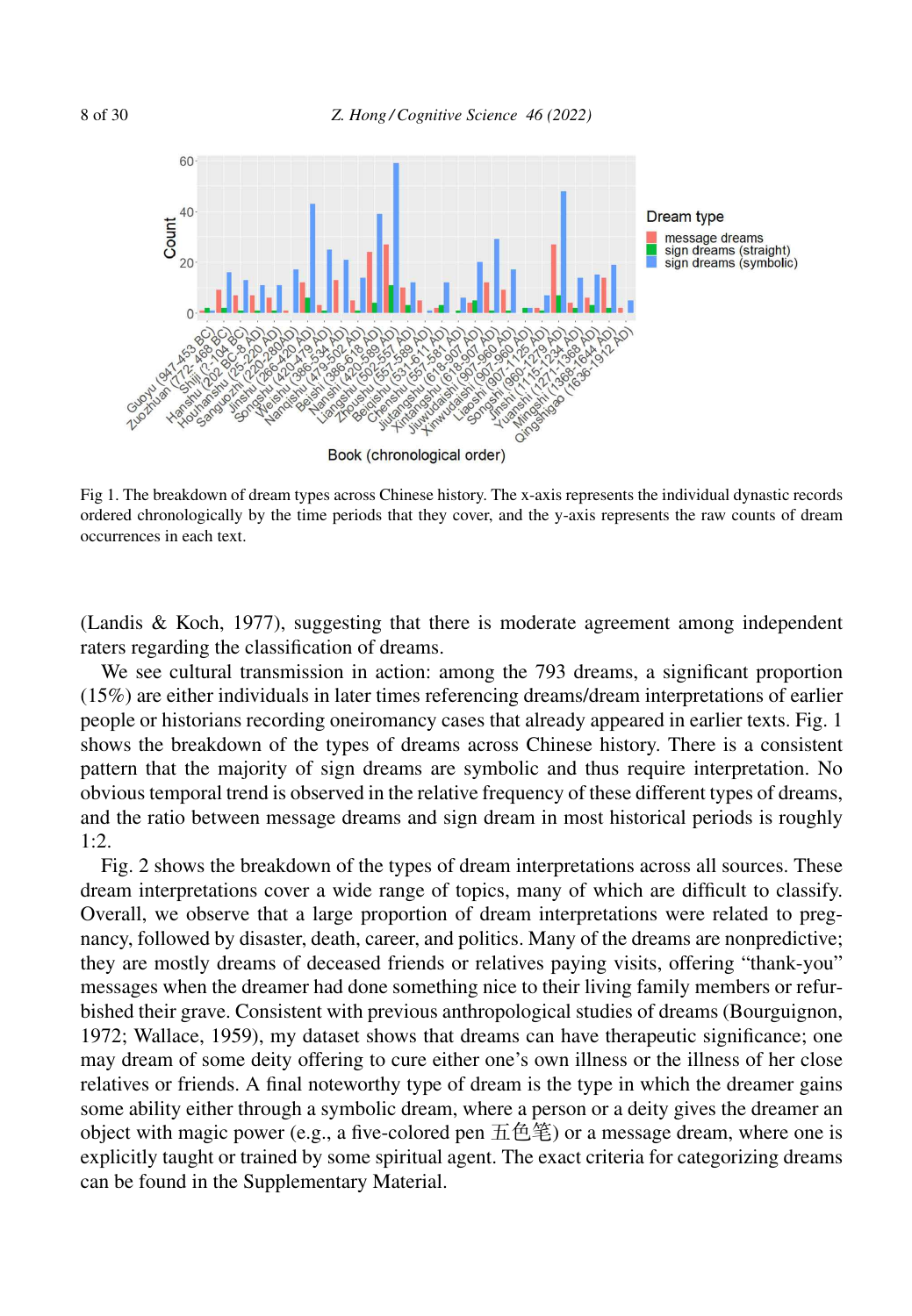

Fig 2. The breakdown of different types of dream interpretations, ordered by their relative frequency.

# *3.2. Fabrication and retrospective inference of prophetic dreams: A look at pregnancy dreams*

With this dataset, I now address the question regarding the persistence of oneiromancy by focusing on its empirical component. My basic argument is that predictively accurate dreams strengthen people's confidence in the validity of dreams, and the large number of successful oneiromancy cases that were recorded and transmitted were not an accurate representation of the statistical reality of prophetic dreams. Fig. 3 shows the relative proportion of dreams in terms of their predictive accuracy over historical time, and what is immediately obvious is that most dream occurrences are prophetic and have an associated confirmatory outcome. That is, whenever dreams are mentioned in these official historical records, the readers can expect that they are predictive of some later outcome, which is usually verified. How come oneiromancy as practiced in ancient China appear to have such a high rate of success? First, I address the possibility that many of these dreams and their associated predictions may be deliberately fabricated by focusing on the largest category of dream interpretations (Fig. 2), pregnancy dreams.

Typically, the mother (occasionally the father) of some famous individual would dream of strange things or events which is said to have "induced" (感) the pregnancy. Because official dynastic histories are essentially biographies of famous individuals, pregnancy dreams were often mentioned, partly to demonstrate the extraordinariness of these individuals. In the case of emperors, dragons and suns were usually dreamt by their mothers, and it is probably not a coincidence that both dragons and suns symbolize imperial power. In fact, it is very likely that either historians or people who first reported these stories retrospectively fabricated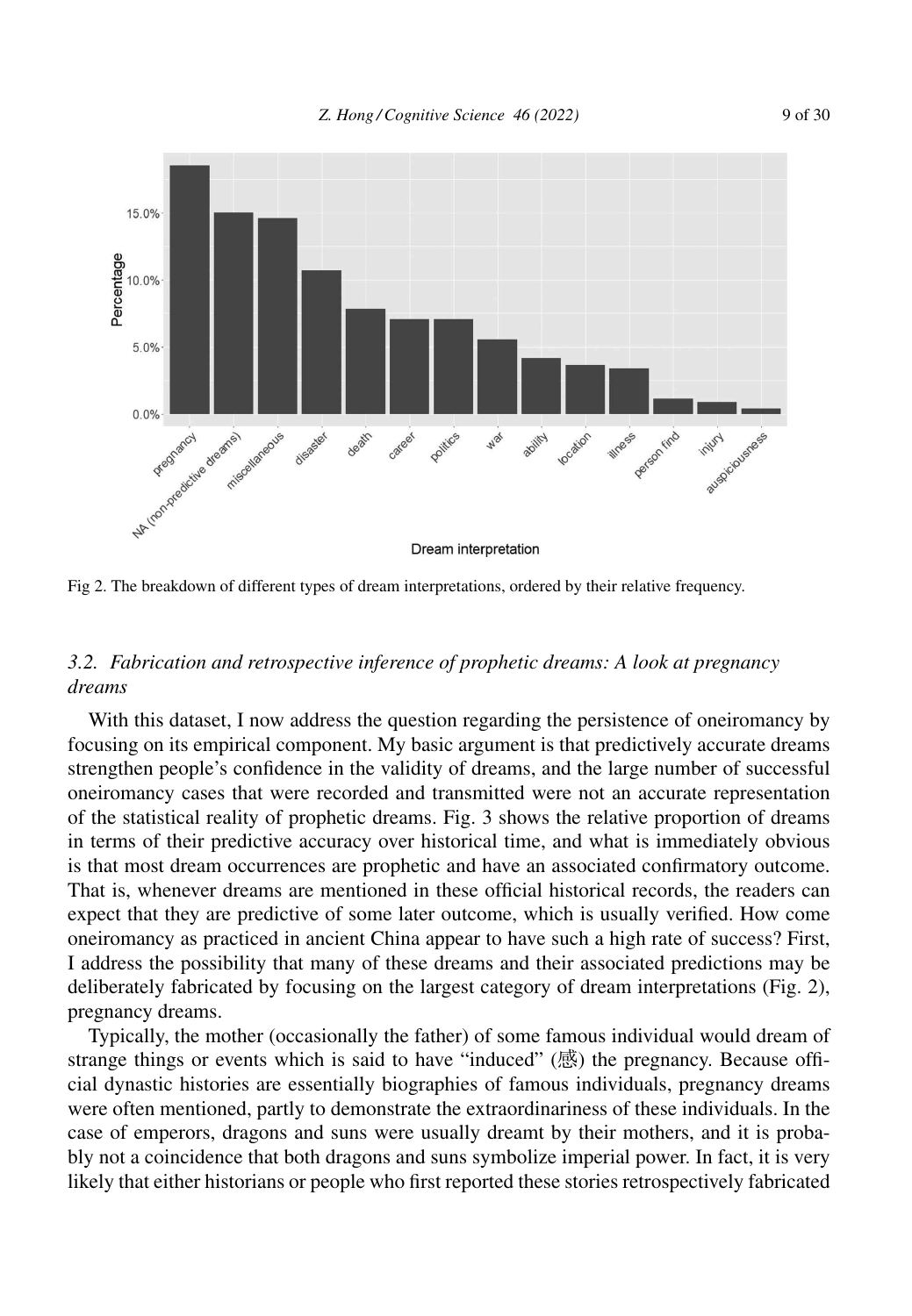

Fig 3. Relative proportion of dreams of different accuracy types as recorded in official dynastic records by chronological order.

pregnancy dreams of emperors' mothers to justify the emperors' political power of their own dynasty<sup>8</sup> (Fang, 2015). To what extent were these stories believed? Historical texts do not offer straightforward answers, but we can, nonetheless, get some indirect clues. The famous skeptic during the Eastern Han dynasty, Wang Chong (27–97 CE) made the following comment on the story about how the mother of the first Han emperor dreamed of a dragon which presumably induced the pregnancy:

From the chronical of Gaozu (the later founding emperor of the Han dynasty) we learn that dame Liu (mother of Gaozu) was reposing on the banks of a large lake. In her dream she met with a spirit. At the time there was a tempest with thunder and lightning and a great darkness. Taigong (Gaozu's father) went near, and perceived a dragon above her. She became enceinte and was delivered of Gaozu. These instances of the supernatural action of spirits are not only narrated, but also written down, and all the savants of the day swear by them. (*Lun Heng*, Chapter 26, Forke (1907)'s translation)

Thus, the story goes that Gaozu's mother met with a spirit (and presumably had sexual intercourse with it) whose earthly manifestation was a dragon. According to Wang Chong, all the savants believed the veracity of the story, and he felt compelled to make a case against it. Of course, we do not know for sure whether the savants at the time genuinely believed in it or were merely pretending for political reasons. I suggest that some, perhaps many of them were genuine believers; even Wang Chong himself who argued against this kind of supernatural pregnancy believed that when great men are born, there will be signs occurring either in reality or dreams; he just does not believe that nonhuman species, such as dragons, can have sexual intercourse with humans.<sup>9</sup> This belief in supernatural pregnancy is perhaps not all that shocking considering that 73% of contemporary Americans believe in Jesus' virgin birth according to Pew Research Center.<sup>10</sup> In a way, the Chinese were more justified in believ-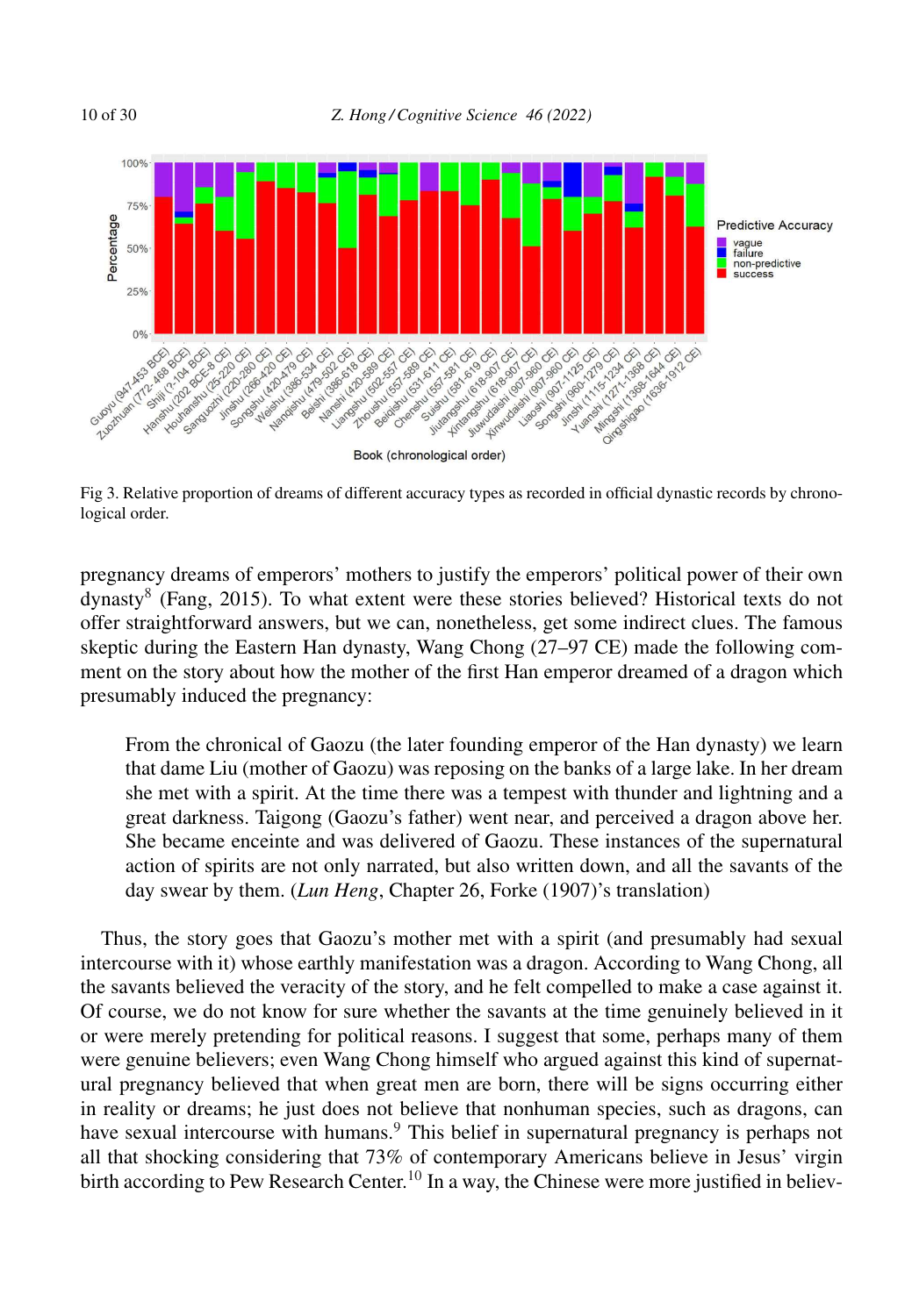| Time period             | Total number of dream<br>occurrences | Number of political<br>justification dreams | % of political<br>justification dreams |
|-------------------------|--------------------------------------|---------------------------------------------|----------------------------------------|
| pre S-N (before 420 CE) | 171                                  |                                             | 15.8                                   |
| S-N (420–589 CE)        | 323                                  | 33                                          | 10.2                                   |
| post S-N (after 589 CE) | 309                                  | 29                                          | 9.4                                    |

Table 1 Percentage of dreams that could be used for justifying political power in different time periods

*Note*: S-N stands for Southern-Northern Dynasties.

ing the plausibility of spiritual impregnation of emperors' mothers as there were more data supporting it!

Intentional fabrication of dreams for political reasons is likely a prevalent phenomenon in these dynastic histories. Besides pregnancy dreams, we occasionally observe individuals themselves using dreams to justify their own political power. For example, the founding father of the Eastern Han Dynasty, Guangwu emperor, said the following to one of his generals as Guangwu is achieving tremendous military success yet has not officially declared himself the emperor:

"Last night I dreamed of myself riding a red dragon flying into the sky; when I woke up, my heart beat real fast." Feng Yi (the general) said: "This is your soul induced/moved by the Heavenly Mandate (天命). The unrest in your heart is due to your habitual prudence." Then he started to discuss with other generals on officially proposing Guangwu to be the emperor. (*Hou Hanshu, chapter 17*)

We do not know for sure whether Guangwu indeed dreamed of himself riding a dragon, but even if he made it up (and he had good incentive to do so), few would question its validity especially given that he indeed became an emperor later on. As long as dreams are perceived to be a permissible information channel, historians and laypeople alike at the time had very little incentive to challenge the dream claim. To get a better sense of the number of such "political justification" dreams, I computed the percentage of such dreams $11$  out of the total number of dreams in different historical periods (Table 1).

From Table 1, we can clearly see that in all three historical periods (the reason for using Southern-Northern Dynasties as the dividing period will be made clear in Section 3.4), there is a nontrivial proportion of recorded dreams of such type. The percentage of dreams that could be used to justify political power is slightly higher in the pre Southern-Northern Dynasties period and remains roughly constant in the later two periods.

In addition to intentional fabrication, some dreams may be "false memories"; that is, individuals may falsely remember and report dreams that they never experienced if these dreams were expected in the community. Recent psychological research on dreams has suggested that the encoding of memories of dreams may share the same neurocognitive basis as autobiographical memory and thus be subject to false memory (Beaulieu-Prévost & Zadra, 2015). Psychologists have long known that subjective dream reports are often unreliable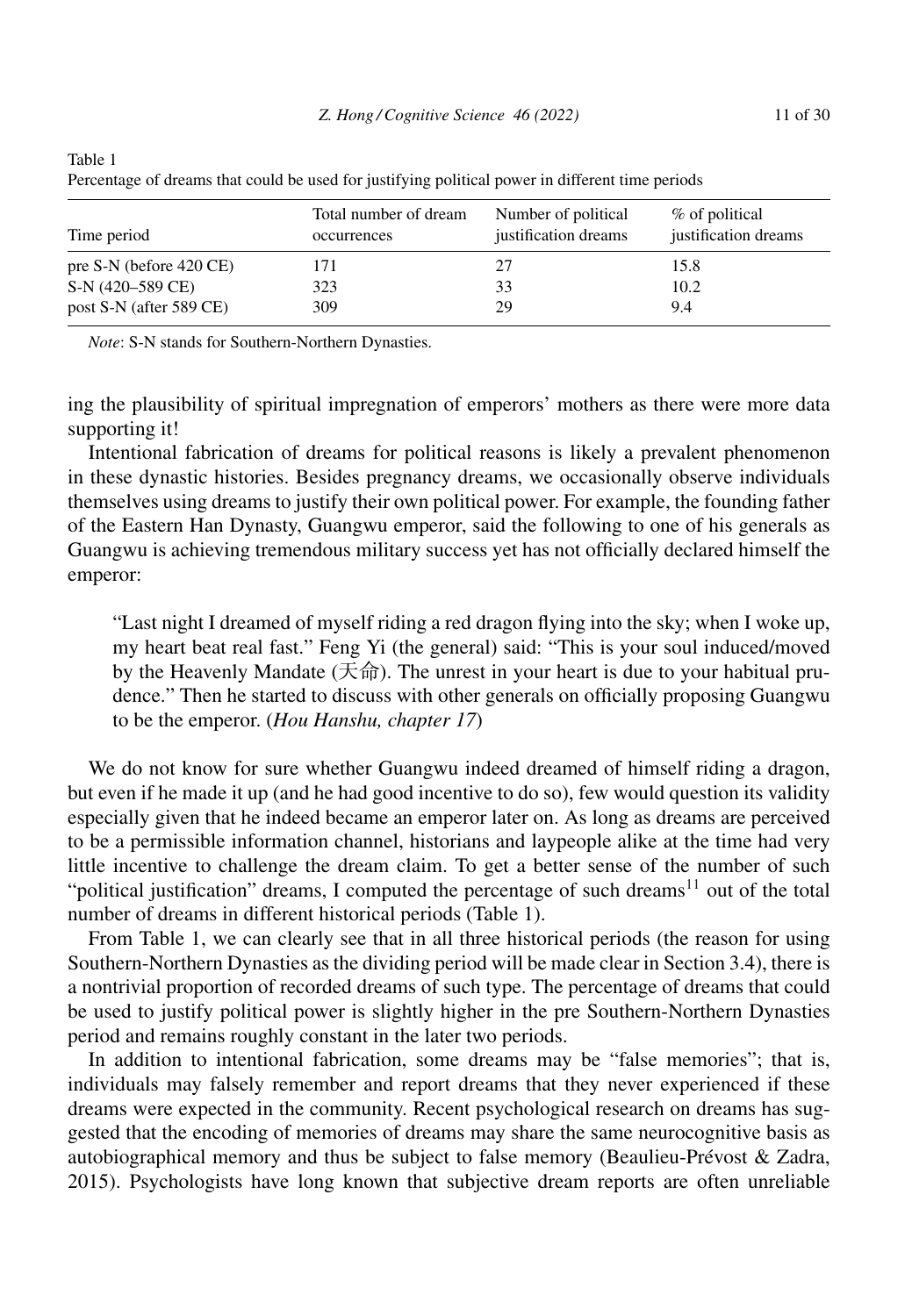(Schwitzgebel, 2011), and both theoretical accounts and empirical studies (Beaulieu-Prévost & Zadra, 2015) have suggested that false memories may occur quite often in dreams (Rosen, 2013). In particular, Rosen (2013) points out there is often significant memory loss in dream recall, which may lead to a "fill in the blanks" process.

While the dreamer may fabricate or falsely remember their dreams, the observer can also *infer* dreams retrospectively. Historians in ancient China often have an "if there is an outcome, then there must be a sign" mentality (Zheng, 2014) when recording events that were supposed be predicted by divination. Similarly, Vance (2012) in her extensive treatment of dream interpretation of the Ming dynasty argues that written and transmitted dreams often reveal not what the dreamers actually dreamed of but what the recorder believed about the dreams. In my dataset, a substantial proportion of the dreams (11%) were described in a retrospective and explanatory manner, marked by the phrase "in the beginning" (*chu*). This way of writing gives the impression that the authors were trying to find signs that had already foretold the fate of individuals in order to create a coherent narrative.

Therefore, it is likely that the retelling and recording of dreams involved an imaginative and inferential process. Li (1999) points out that in early Chinese historical writing, authors may present cases where multiple individuals shared the same dream to prove its objective veracity. In my dataset, 1.3% of total dreams were reported to have multiple dreamers, and in the most extreme case, hundreds of people were said to have dreamed of the same thing.<sup>12</sup> Although this is not statistically impossible, we can safely conclude (unless we seriously entertain the possibility of ghosts and spirits sending dream messages to multiple individuals simultaneously) that there was either some serious fabrication or false inference.

# *3.3. Under-reporting of failed dream predictions/wrong dream interpretations*

In addition to the fabrication/retrospective inference of oneiromancy cases, under-reporting of failed predictions very likely existed to a substantial extent. The Song historian and philosopher Lü Zuqian (1137–1181 CE) made the following statement when commenting on the Confucian text *Zuo Zhuan* (∼500 BCE) regarding the accuracy of divination predictions:

Some people ask: "Zuo's record of crackmaking and milfoil divination cases were so amazing and spectacular; given such predictive accuracy, why are there so few [records] of them?" The answer: "from the Lord Yin till Lord Ai was a total of two hundred and twenty-two years. Kings, lords, dukes, the literati and the commoner perhaps made tens of thousands of divinations, and only tens of the efficacious cases were recorded in Zuo's book. These tens of the cases were collected in Zuo's book and therefore feel like a lot; if they were dispersed into the two hundred and twenty-two years it would feel extremely rare. If divination cases were of deceptive nature or had failed predictions, they would not have transmitted during their time and not be recorded in the book. I do not know how many tens of thousands of them were missed. If we had all of them [recorded], they would not be so rare. (*Donglai Zuoshi Boyi*<sup>13</sup>)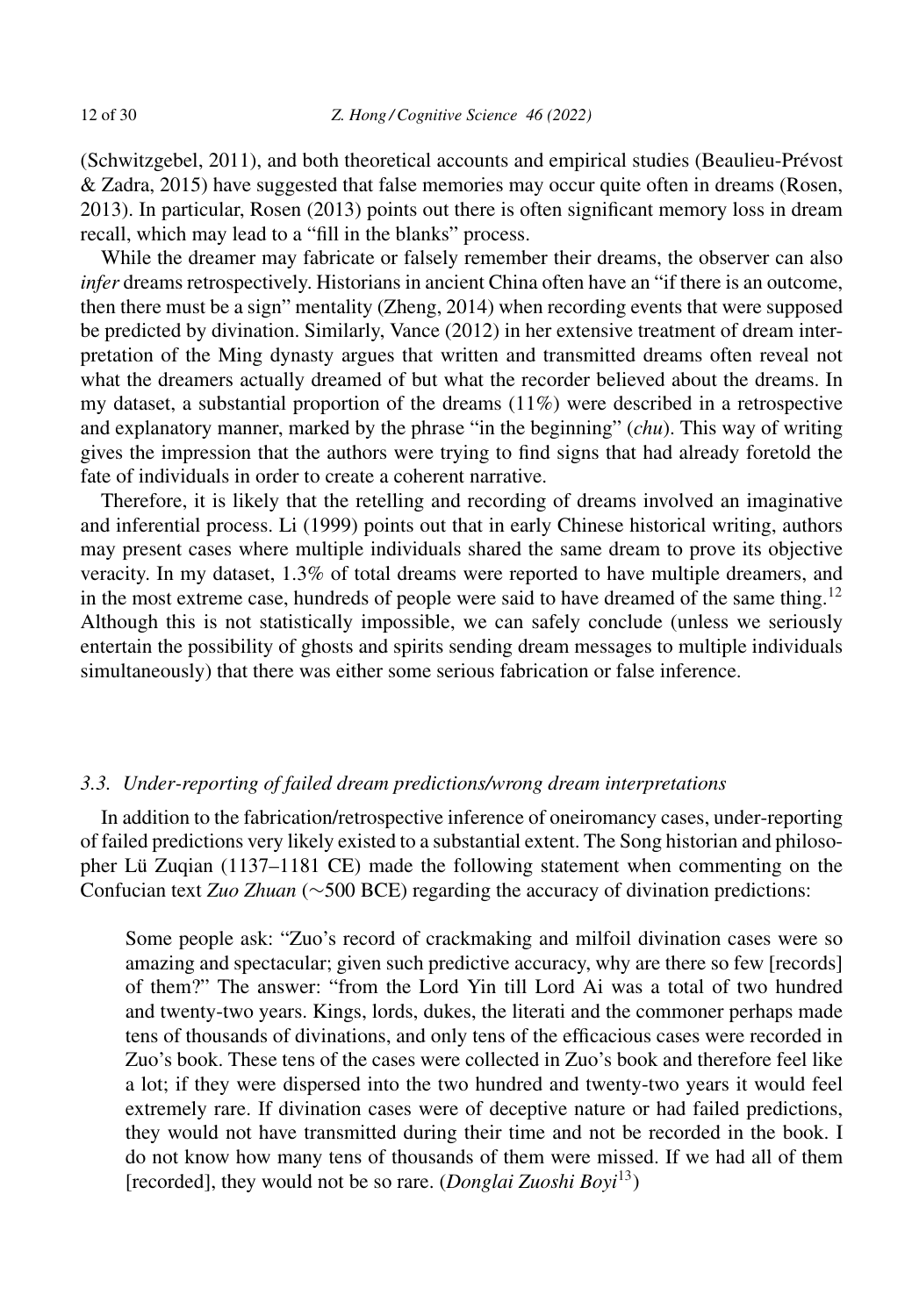The early Qing scholar Xiong Bolong (1616–1669 CE) commented on using dream signs to predict the sex of the fetus more specifically<sup>14</sup>:

It is not the case that all pregnant women have the same type of dreams, and it is not the case that if [she] dreams of certain signs she must give birth to son or daughter. There are also instances where one dreams of a bear<sup>15</sup> yet gives birth to a daughter, and instances where one dreams of a snake and gives birth to a son. The poets [diviners] tell the cases where their predictions are fulfilled and not talk about the cases where their predictions failed. (*Wuhe Ji*<sup>16</sup>)

Passages like this show that even in premodern times, some people were aware that failed predictions may have been missed or intentionally ignored in transmitted texts. There are a few reasons why people might preferentially report dreams whose predictions turn out to be accurate: first, a large literature on confirmation bias has shown that humans have a tendency to search for, interpret, and recall information that supports one's prior beliefs (Johnson, 2017; Nickerson, 1998); second, research on norm psychology suggests that one of the most fundamental human psychological disposition is to observe, internalize, and follow rules (Chudek & Henrich, 2011). Thus, if the community norm is to use dreams for predictive purposes, then people may have an incentive to avoid revealing predictive failures. Lastly, my own fieldwork in southwest China among the Yi shows that many people are unwilling to reveal the divination or healing ritual failures of local shamans because these shamans are often friends and neighbors of the clients and there is the concern that spreading "accidental" failures may taint their reputation (Hong, submitted).

Therefore, if the prevailing belief is that dreams indeed contain hidden information that could be decoded and interpreted, dreams with failed predictions are not as likely to be recorded and transmitted as predictively accurate dreams. This may create a populationlevel process, where these predictively accurate dreams were taken as data for the validity of oneiromancy by naïve individuals (see Anonymized for a formal analysis of this process, and De Barra (2017), De Barra, Eriksson, and Strimling (2014), and Ioannidis (2017) for additional analysis in the medical literature). In most dynasties, predictively accurate dreams constitute over 50% of total recorded dream occurrences, and this percentage is even higher if we discount nonpredictive dreams. Deliberate fabrication and retrospective inference alone are unlikely to account for such a high proportion of predictively accurate dreams; after all, these dynastic records were written by serious historians and the fabrication of facts was generally discouraged in Chinese historical writing.

With the above analysis in mind, let us take a closer look at Fig. 3. Notice that there is a nontrivial number of dreams (5–20%) with vague predictive outcomes in most dynastic records. These dreams were mostly cases where the dream content was clearly described but does not have a definitive confirmation or disconfirmation of the dream's significance or prophetic power. It is likely that many of these dreams were in fact predictive failures, as otherwise historians would have recorded the verifications given that dreams were generally viewed as a legitimate information source. Will a naïve reader realize that these dreams with unclear predictive outcomes may in fact be predictive failures? We do not know for sure,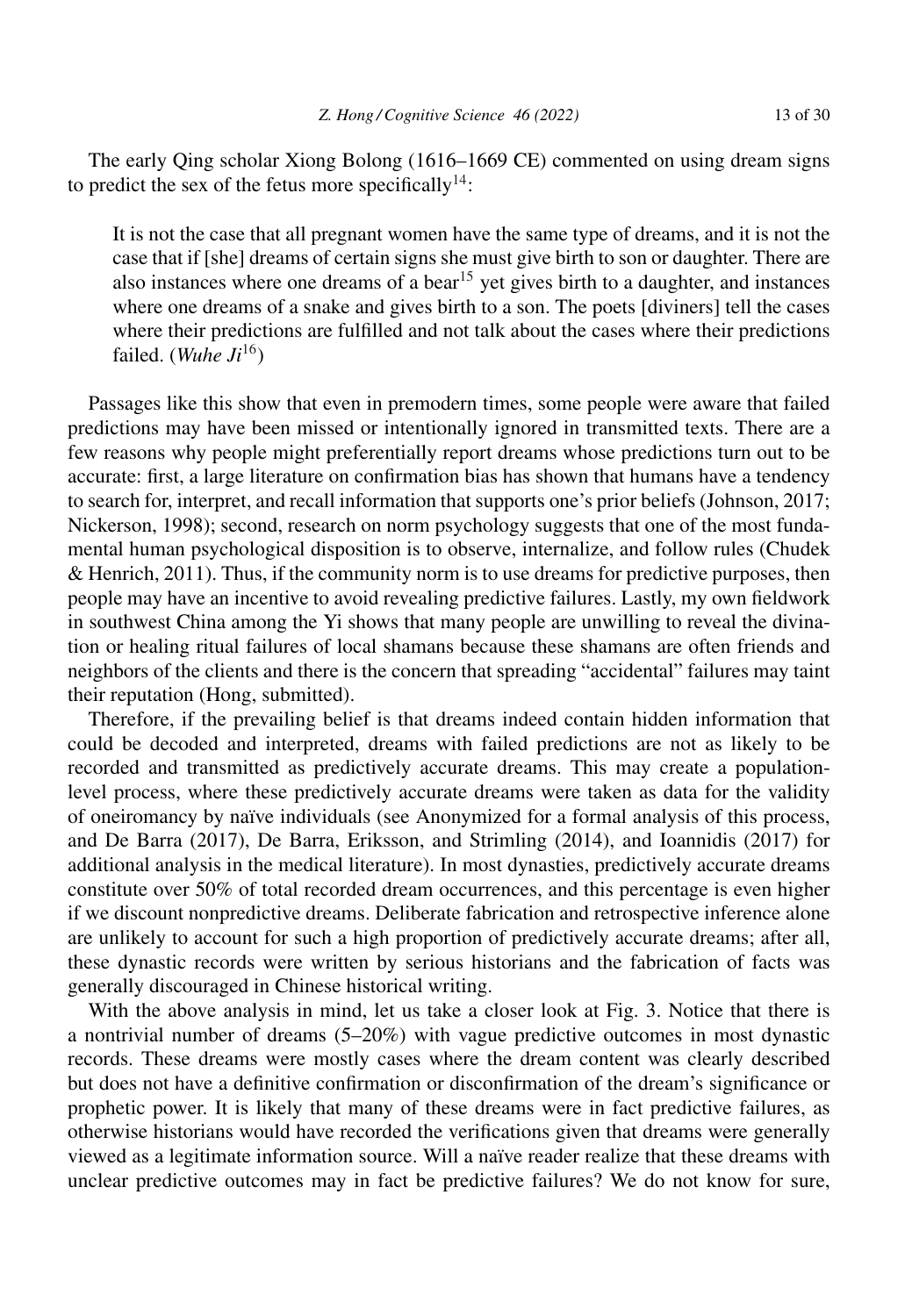but I suggest that it is very likely that people with a strong background belief in the validity of oneiromancy will take these dream signs as meaningful and prognosticative, and that the predicted outcomes of these dreams in fact occurred but happened to be omitted for idiosyncratic reasons. Further historical and anthropological work may shed light on this interesting possibility.

As we have argued elsewhere, under-reporting of failed predictions may be a prevalent feature of divination in ancient societies (Anonymized, forthcoming). By selectively omitting failed predictions, these transmitted texts give a false impression that dream interpretations are overwhelmingly accurate, which, along with fabrication and ad hoc inference of predictive dreams, serves as a powerful mechanism to empirically sustain the validity of oneiromancy.

# *3.4. The declining significance of oneiromancy over time: Evidence from its frequency of occurrence*

So far, I have discussed factors that contribute to people's confidence in oneiromancy, with the premise being that oneiromancy was viewed as a legitimate prediction technique throughout Chinese history. Indeed, Fig. 3 shows that the success rate of dream interpretation does not change much over time, and there is not a definitive trend in the number of dream occurrences over time based on Fig. 2. However, later texts were often lengthier than earlier ones. Could there be a temporal pattern in the relative frequency of dream occurrences? To investigate this, I obtained the number of total characters in each of the Twenty Four Histories from the Corpus of Chinese Dynastic Histories<sup>17</sup> (Zinin & Xu, 2020), and calculated the relative frequency of dream occurrence (number of dreams divided by the number of total characters) in each dynastic record. Fig. 4 shows the relationship between the middle year of each dynastic record's coverage and the relative frequency of dream occurrence, with 95% confidence intervals calculated assuming the number of dreams recorded in a particular history follows a Poisson distribution. Although there is not a definitive linear temporal trend, we nonetheless observe some interesting patterns. Most notably, there is a sudden spike at around 500 CE. The dynastic history *nanshi* (南史, *The History of the Southern Dynasties*), for example, has a frequency of 0.15 per thousand characters along with the temporally nearby dynastic histories, such as *nanqishu (*-*, The History of Nanqi)*, *beishi (, The History of the Northern Dynasties*), *liangshu (梁书, The History of Liang), and beiqishu (北齐书, The History of Beiqi)*. What is special about this particular time period? Traditionally, the period between 420 and 589 CE is referred to as the Southern and Northern dynasties (Zhi'An & Henderson, 2014) and is a particularly turbulent time of civil war and political chaos. Yet, the same period also witnessed great cultural and religious transformations, most notably the rapid spread of Buddhism. According to some authors, the bitter wartime suffering turned many laypeople and elites alike toward religion and placed their hopes into the promised afterlife often in the form of Karma and reincarnation (Duan & Zhang, 2020). Though the real cause of the spread of Buddhism is most likely complex and multifaceted, there is no doubt that Buddhist values and beliefs were vastly popular during this time period, yet such popularity gradually waned in later dynasties (Ch'en & Chʻen, 1972; Sato, 1955; Whalen, 2013). I suggest that the heightened religious interest during the Southern and Northern Dynasties contributed to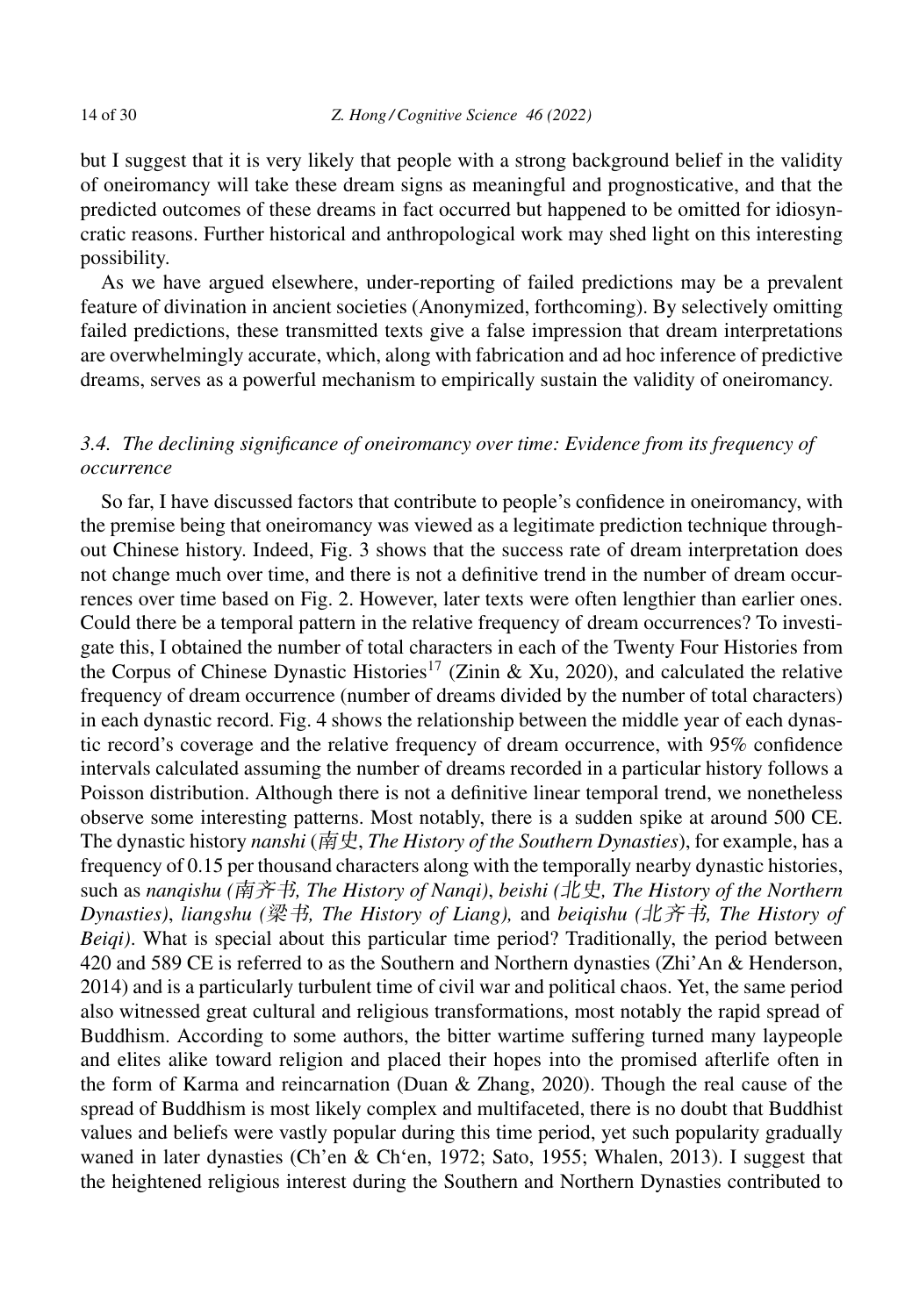

Fig 4. Dream frequency (occurrence per thousand characters) versus year. Each data point represents the middle year of the historical period that each historical record covers. Error bars represent 95% confidence interval assuming a Poisson distribution.

people's belief in oneiromancy as this religion greatly increases the theoretical plausibility of dreams being predictive devices. My dataset supports this possibility: in this short time period, we observe 12 dreams with explicit mentions of either the Budda (佛) or other Buddhist deities out of a total of 20 Buddhism themed dreams throughout the entire dynastic histories.

After the Southern and Northern dynasties, however, the frequency of dream occurrence visibly declines (see Fig. 5 for a comparison of the dream frequency in the three time periods), with a downward trend particularly noticeable in later dynasties. This means that although oneiromancy cases were still described as accurate whenever they were mentioned, the total number of mentions seems to have decreased over time. The *Draft History of Qing*, for example, covers nearly 300 years of history (1636–1912 CE) and has the greatest number of characters (4,514,000), but only mentions dreams eight times. Of course, because the *Draft History of Qing* was written between 1914 and 1928 when the radical social and cultural transformation was taking place, it is possible that its authors were influenced by the scientific thinking from the West and thus their omission of oneiromancy cases does not reflect attitudes toward oneiromancy during the Qing dynasty. To obtain additional evidence, I turn to nonsupernatural fictions in the Ming and Qing dynasties for their depiction of dreams and dream interpretations. Obviously, we need to bear in mind the aforementioned caveat that dream stories in these literal works may be artistic creations and may be thought of as unrealistic even by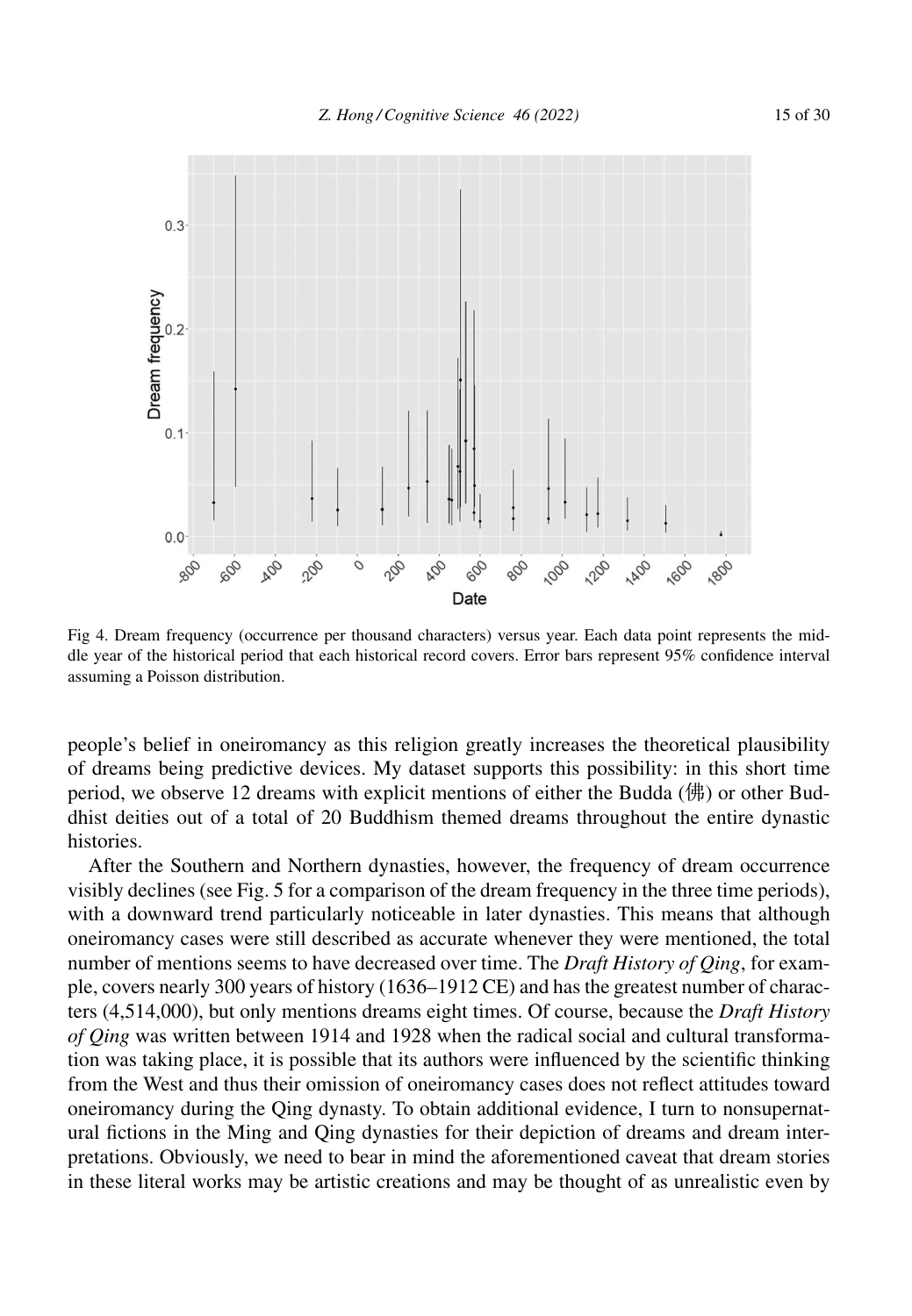

Fig 5. Dream frequency during different time periods. S-N represents Southern-Northern Dynasties (420–589 CE). The unit of analysis here is the frequency of each dynastic period (represented by individual dynastic records). Error bar represents 95% confidence intervals. Sample size  $N = 7, 9$ , and 11, respectively.

their contemporaneous readers. In the following analysis, I thus excluded fictions with explicit supernatural themes and only focused on historical and realistic fictions in the Ming-Qing era (1368–1912 CE).

Table 2 shows the summary statistics of dream occurrences in the five most famous nonsupernatural classic fictions<sup>18</sup> written between the 14th and 18th century (Plaks, 2015). We can see that the frequencies of dream occurrence in these fictions are comparable with those in official historical records (though they fall on the low end of the spectrum), but in later fictions, the percentage of accurate dreams showed a marked decline. Another interesting observation is that in later fictions, dreams were often offered psychological explanations; that is, dreams were not attributed to external reality but subjective feelings, emotions, and desires. In *Unofficial History of the Scholars* (written in the 18th century), for example, we see the following description of dreams:

Ever since you went with the guest, my body has felt uneasy for over a year! One night I dreamed of you falling into water, and I found myself wake up crying; another night I dreamed that you hurt your leg; another night I dreamed that you had a large tumor on your face… I told your father about these dreams, and your father said I miss you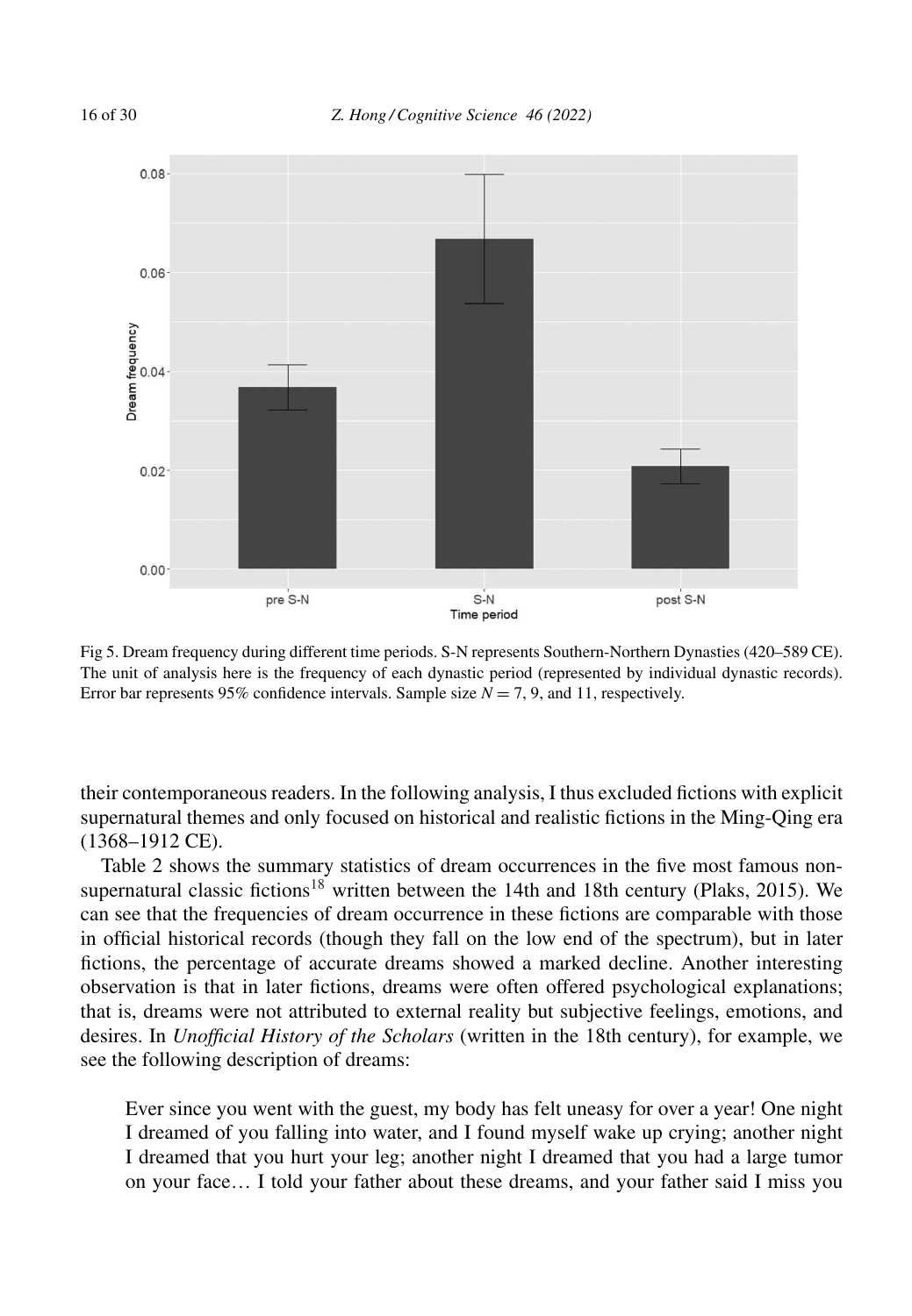| <b>Book</b>                                | Century | Number of Dream per $%$ Inac- $%$<br>dream<br>occurrences characters dreams dreams dreams | thousand | curate   | Vague | %<br>Accurate dictive | $%$ Nonpre-<br>dreams | $\%$<br>Psychological<br>explanation and<br>skepticism |
|--------------------------------------------|---------|-------------------------------------------------------------------------------------------|----------|----------|-------|-----------------------|-----------------------|--------------------------------------------------------|
| Outlaws of the<br>Marsh                    | 14th    | 24                                                                                        | 0.025    | $\theta$ | 4.2   | 95.8                  | $\theta$              | $\overline{0}$                                         |
| Romance of the<br>Three<br>Kingdoms        | 14th    | 21                                                                                        | 0.035    | 14.3     | 23.8  | 57.1                  | 4.8                   | 9.5                                                    |
| The Golden Lotus 16th–17th 15              |         |                                                                                           | 0.015    | $\theta$ | 33.3  | 60                    | 6.67                  | 26.7                                                   |
| Unofficial History 18th<br>of the Scholars |         | 7                                                                                         | 0.020    | $\Omega$ | 28.6  | 57.2                  | 14.3                  | 28.6                                                   |
| Dream of the Red<br>Chamber                | - 18th  | 17                                                                                        | 0.022    | $\Omega$ | 35.3  | 35.3                  | 29.4                  | 17.6                                                   |

| Table 2                                                                           |
|-----------------------------------------------------------------------------------|
| Summary statistics of five nonsupernatural fictions from the 14th to 18th century |

Note that % psychological explanation and skepticism is a separate category from the four types of dream accuracy categories. Most of the psychological explanation and skepticism cases have vague predictive outcomes.

so much that I'm losing my mind (--). (*Unofficial History of the Scholars, chapter 16*)

Here is a story of a woman dreaming of her lover and was told that the reason she had such a dream was because she missed him too much. This type of psychological explanation occurs similarly in *Dream of the Red Chamber* (written in the 18th century):

Sister Feng said: "…last night I had a dream which is kind of funny. I dreamed of a person who looks nice, yet I do not know his name; he told me that he was sent by a royal madam (娘娘) to ask for a hundred pieces of silk. I asked which madam, he said she's not our madam. I therefore did not want to give him [the silk], and he came to grab it by force. I woke up as he was grabbing it." The person from Wang Er family smiled and said: "this is because you manage and organize housework with too much concentration during the day, thinking about the imperial palace." (*Dream of the Red Chamber, Chapter 72*)

Again, we see a dream being attributed to overthinking during the day. Additionally, in these later fictions, we also see occasional skepticism toward the use of dreams for foretelling future events:

Jia Yun said: "…yesterday there was a person saying that a nun in her temple had a dream in which Miao Yu was killed." The crowd laughed: "dream talk does not count!" (*Dream of the Red Chamber, Chapter 72*)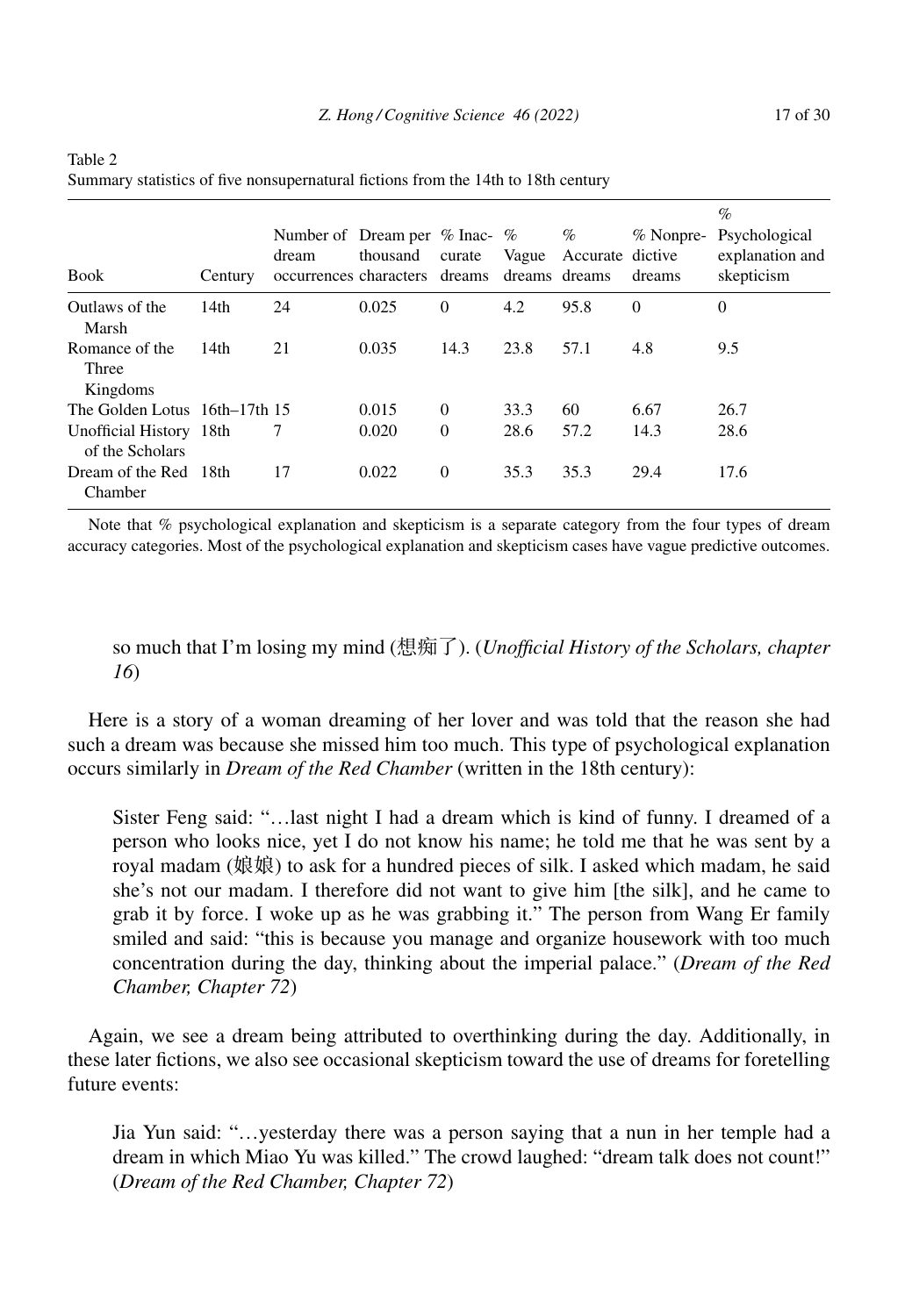Although it was never revealed in the story whether Miao Yu was indeed killed, it is clear that the significance of the dream was dismissed quite casually. In Table 1, although there are only five data points, we do observe a temporal increase in psychological explanations of dreams and skepticism toward dream interpretation.

Together, the decreased frequency of dream occurrence in dynastic records and increased psychological explanations/skepticism of dreams in fictions suggest that the predictive value of dreams was perhaps not taken as seriously in later times. Of course, this does not mean that oneiromancy was definitively rejected in any way; as long as spirits and ghosts are believed to exist, dreams always serve as a plausible channel for the transmission of messages and signs. Indeed, literary researchers maintain that works on dreams (prognostication manuals, dream encyclopedias, treatise on dreams, and fiction) were valued as legitimate sources of human knowledge during the Ming and well into the Qing dynasty (Zeitlin, 1993). What I want to emphasize here is a comparative difference: although oneiromancy has always existed throughout Chinese history, its relative importance has diminished in later dynasties. The Ming scholar Zhang Fengyi (1527–1613 CE), for example, made the following comment about the early oneiromancy instruction manual *The Duke of Zhou's Explanations of Dreams*:

Verily, there was no better mantic art than dream [interpretation]. During the Wei-Jin period (220-589 CE), each generation still had its famous specialists. In Song-Yuan times (961-1368 CE), however, people had lost so much interest in it that some crafty ones in the book market appropriated the name "Duke of Zhou" (Ong (1981)'s translation).

There are two interesting points here. First, Zhang Fengyi himself obviously takes oneiromancy seriously as he laments the loss of public interest in dream interpretation. Second, he suggests a temporal decline of the popularity of oneiromancy by providing a rough timeline. Zhang's claim echoes well with the quantitative analysis in Fig. 3; most of the texts with the highest dream frequency are from 300 to 600 CE, and there is a marked decline in dream frequency after 1000 CE.

Another worth-noting point is the decline of official court oneiromancy during Chinese history. The interpretation of dreams was viewed as a very important divination technique during the Zhou dynasty (1046–256 BCE), and oneiromancers often have official government appointments (Yang, 1993). According to official dynastic record of the Han dynasty,  $19$ "different divination techniques do not yield the same result, and oneiromancy is the main method [should take precedence over other methods]. That's why the Zhou dynasty had an official position of oneiromancer." Liu (1989) in his extensive analysis of the history of Chinese oneiromancy points out that official oneiromancy entirely disappeared in transmitted texts after the Five Dynasties (907–960 CE). The Song scholar Hong Mai (1123–1202 CE) commented on the disappearance of official oneiromancy:

[Official oneiromancy] still existed sparingly in Wei-Jin times; people (the literati) today don't pay much attention to it anymore. Although [dream interpretation has become] a lowly street art (市井妄术) and was practiced by a few, none of them called themselves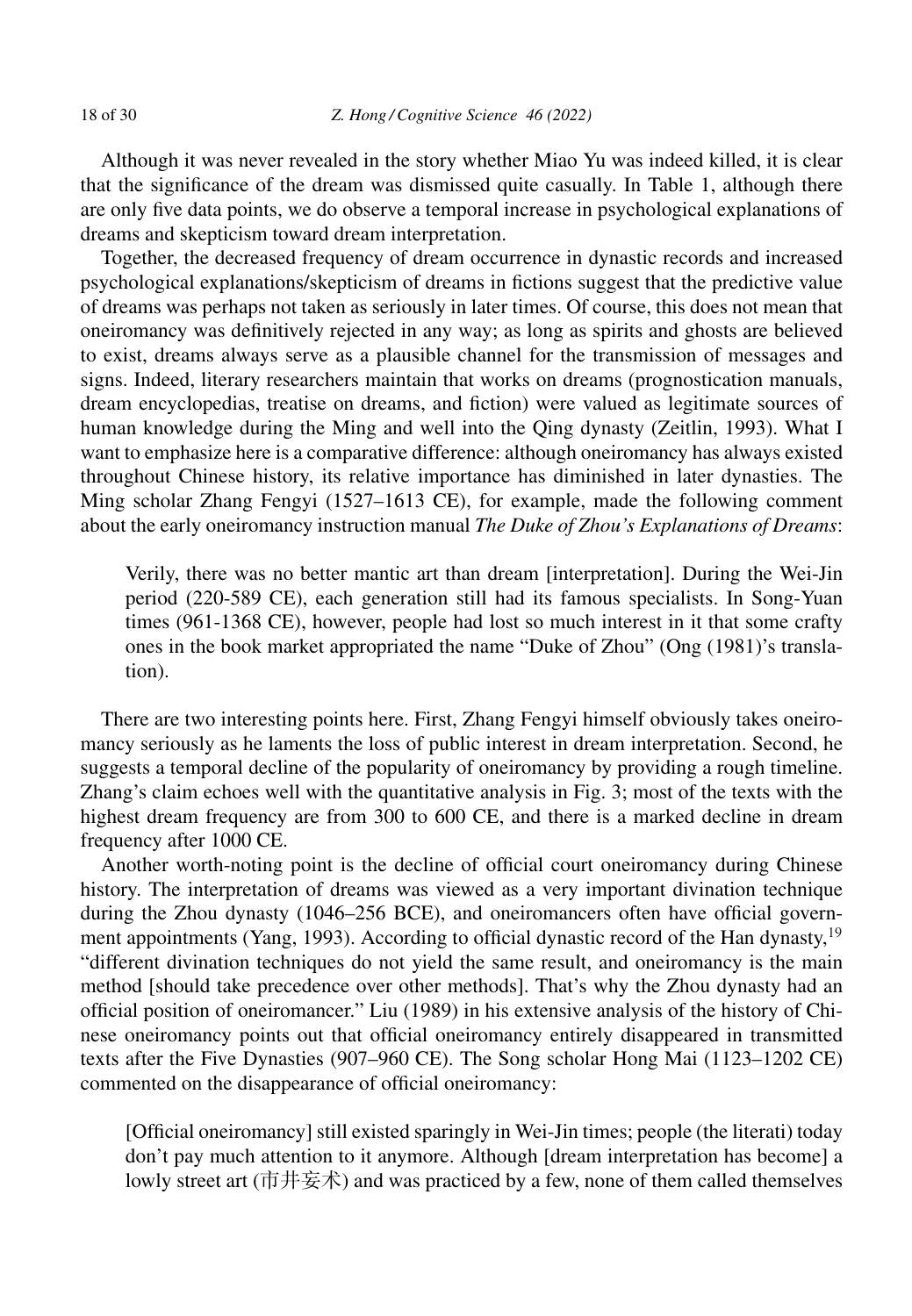an oneiromancer (无以占梦者自居). This technique has indeed disappeared. (*Rong Zhai Sui Bi*)

Of course, Hong Mai is exaggerating a little bit here as the technique itself never disappeared. Nonetheless, the relegation of oneiromancy to a "lowly street art" deserves attention. Contemporary Chinese researchers have attributed the decline of oneiromancy to its inflexibility; that is, because the sign-outcome association in some early oneiromancy manuals tends to be straightforward and unsophisticated, it leaves little room for oneiromancers to explain away failed predictions and was, therefore, outcompeted by other divination techniques (Fang, 2015; Yang, 2002). This explanation is inadequate because although it is true that some oneiromancy manuals are overly simplistic (i.e., if dreaming of X, then Y, where Y is a very specific outcome), there is no reason why oneiromancers cannot be flexible in offering their predictions (i.e., dreaming of X means general auspiciousness or disaster) as other divination techniques (Liu & Cao, 2003). I suggest that the decline of oneiromancy is primarily due to three reasons. First, what appears in one's dream is, for the most part, an involuntary phenomenon.<sup>20</sup> Therefore, it cannot be readily used to solve practical problems in the same way that other divinatory techniques can be used whenever necessary, such as to identify the spirit that causes illness, the whereabouts of some lost item, or the best location of one's grave. This means that it is probably not as frequently used as other divination techniques, and thus less likely to be observed and copied. Since observing others performing some technology (Anonymized, forthcoming) often contributes to one's subjective belief in the efficacy of the technology, the infrequent use of oneiromancy means its efficacy is not believed as much as other divination and magic practices that are more frequently performed and observed.

Second, dreams are by their nature a private phenomenon, that is, what appears in one's dream is only directly accessible by the dreamer. As such, dream interpretation by a third party necessarily relies on the subjective report of the dreamer. This creates a possibility for the dreamer to fabricate his dream content to provide strategic misinformation to the interpreter or the audience. Boyer (2020) suggests that the cultural success of many divination techniques may be attributed to their "ostensive detachment"; that is, the signs or messages of successful divinations are usually produced in a process which is perceived to not be influenced by the intentions and interests of the interpreter (the diviner). In oneiromancy, the suspiciousness comes from the provider of the sign, the dreamer herself. The deceptive use of dreams was even recorded in orthodox histories:

Wang Shichong wanted to take the chance to start a war against him (Li Mi, a general during the Tang dynasty), but is afraid of a lack of confidence from his soldiers. Therefore, he utilized omens from ghosts and spirits by saying that he has dreamt of the Duke of Zhou. He then built a temple for the Duke of Zhou by the Luo River, and let the shamans announce that the Duke of Zhou had ordered a war against Li Mi, and if war is not fought then all soldiers will die of disease. Wang's soldiers were mostly from Chu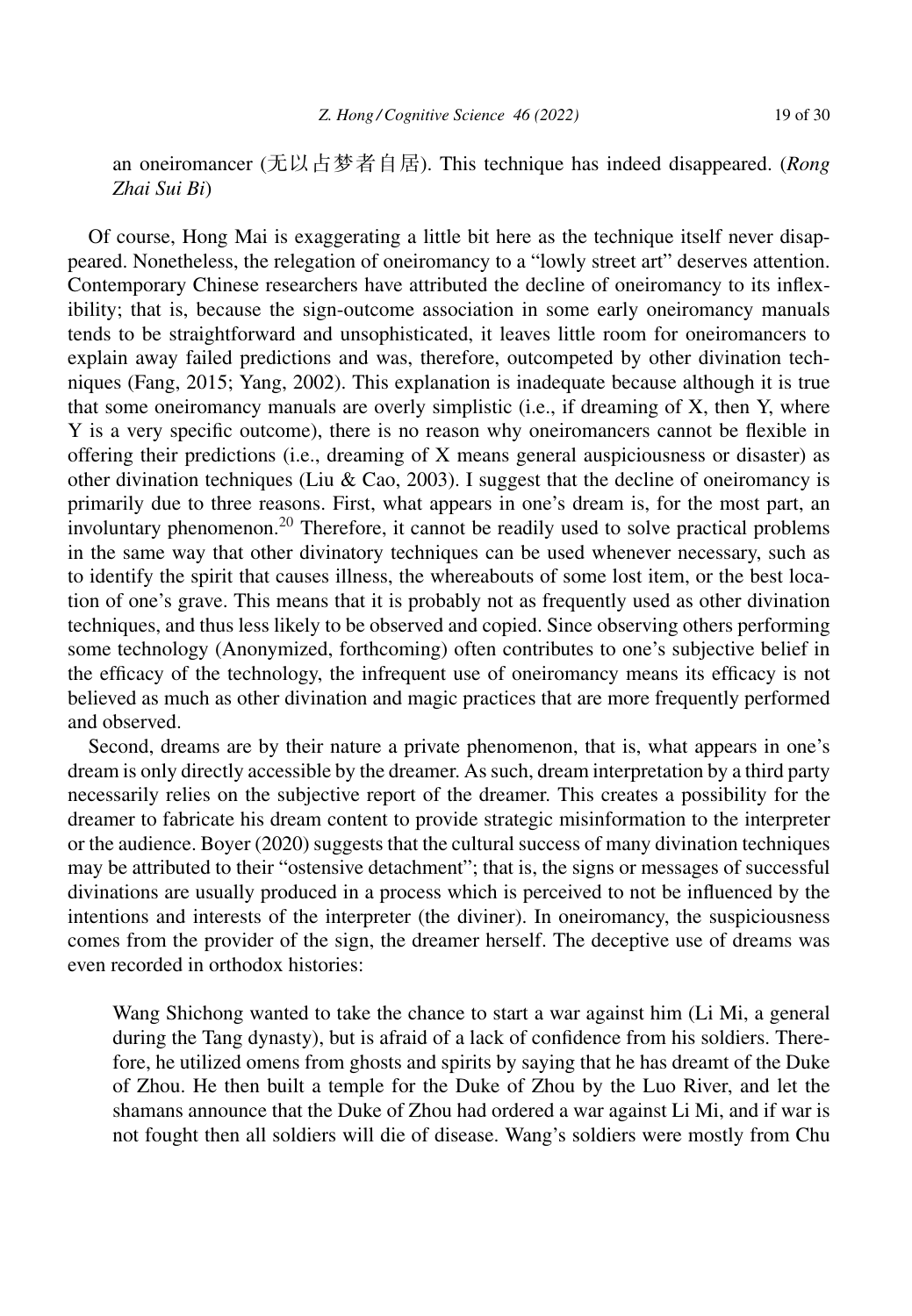楚 with the tradition of believing in the strange and the supernatural, and all [soldiers] requested to fight. (*Jiu Tangshu, chapter 54*)

This instance happened in the year 618 CE and echoes the previous point that manipulation of dreams depends on the belief of the audience. The more obvious takeaway here, however, is it shows how easily dreams can be used for deceptive purposes, especially this type of message dream where one is free to make up whatever message he wants to influence others. In this aspect, dream interpretation suffers a disadvantage compared to other divination techniques that appear more "objective." Here, we see that fabrication may have the opposite effects on efficacy estimation; on the one hand, fabricated successes may trick naïve individuals into believing that oneiromancy is more effective than it actually is; on the other hand, the possibility of fabrication may raise suspicion and thus lowers the efficacy estimate.

Lastly, the perceived predictive power of dreams could be diminished due to having a rather straightforward explanation caused by present anxieties, desires, and emotions. Such explanations already existed in early Han philosophical writings; the Confucian scholar Wang Fu (102–167 CE) commented that sometimes "what one thinks during the day, one dreams at night."<sup>21</sup> Similarly, as we see in later fictions, dreams were often explained as a product of psychological states, which diminishes their significance in presaging future events. Yet, it is important to note that the decline of oneiromancy does not mean its disappearance; like other divinatory and magic practices, oneiromancy survived well into the Qing dynasty, and was only truly rejected<sup>22</sup> with the introduction of western science based on theoretical grounds.

What about other divination techniques? If oneiromancy's decline in popularity was indeed due to its uniqueness, we would expect less of a decline in popularity of other divinatory techniques, especially the ones whose signs are public and can be readily utilized to solve practical problems. I thus examined two common divinatory techniques, siting (geomancy) and date selection. Siting, now known as Fengshui, is the technique for picking a location for various purposes, such as burial or home construction (Kory, 2016). Date selection refers to the calculation of auspicious dates for holding important events, such as religious ceremonies, marriage, and opening a business (Li, 2007). Fig. 6 shows the frequency of occurrence of these two types of divinatory techniques over time. Here, intuitive visual inspection does not reveal a definitive trend, and formal statistical tests show that there is no significant correlation between the frequency of these techniques and time (Pearson's correlation test,  $p = .136$ ) and .439 for siting and date selection, respectively). Unlike oneiromancy, the frequency of siting and date selection remained substantial in later dynasties and both techniques played important roles in people's everyday life. Even in the late Qing dynasty, siting concerns were invoked to prevent the construction of railways by foreign powers (as the "earth vein" would be disrupted) (Brown, 2017). Therefore, the decline in popularity of oneiromancy is more likely due to its idiosyncratic characteristics rather than some overall shift in the zeitgeist with regard to divination and magic in Chinese society.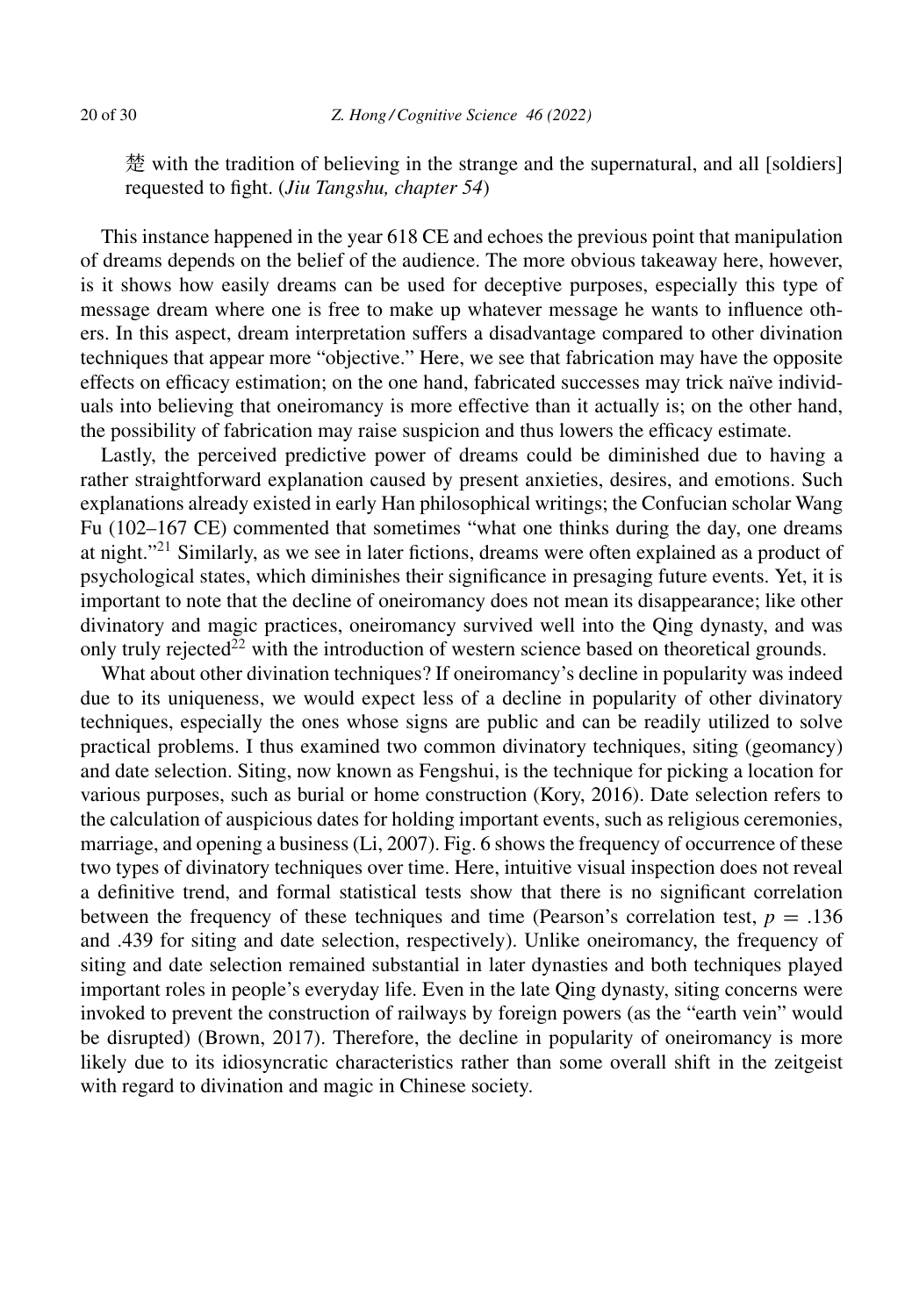

Fig 6. The frequency (occurrence per thousand characters) of siting and date selection versus time. Each data point represents the middle year of the historical period that each historical record covers. Keyword searches were performed on "卜宅/卜居/卜葬/卜地/卜筑" for siting and "卜吉/卜日" for date selection. Error bars represent 95% confidence intervals for a Poisson distribution.

#### **4. Discussion**

# *4.1. Why oneiromancy? The puzzle from a cognitive perspective*

Given that much anthropological research has focused on the functional aspect of dream interpretation, it is necessary to reassert the cognitive aspect of oneiromancy and ask why humans everywhere believed what one experiences during sleep has genuine meaning and is often prognosticative of future events, when many dream predictions assuredly must have turned out to be wrong. In this paper, I suggest that people in premodern societies have both theoretical (a supernatural worldview) and empirical reasons (successful oneiromancy cases) to believe in the validity of oneiromancy. Through a comprehensive analysis of the Chinese dynastic history, I show that the impressive success of recorded dream predictions may largely be a result of deliberate fabrication, retrospective inference, and under-reporting of predictive failures. These recorded predictively successful dreams then get transmitted over generations and serve as raw input data for naïve individuals and increased their confidence in the predictive power of oneiromancy. Such psychological and social factors may also apply to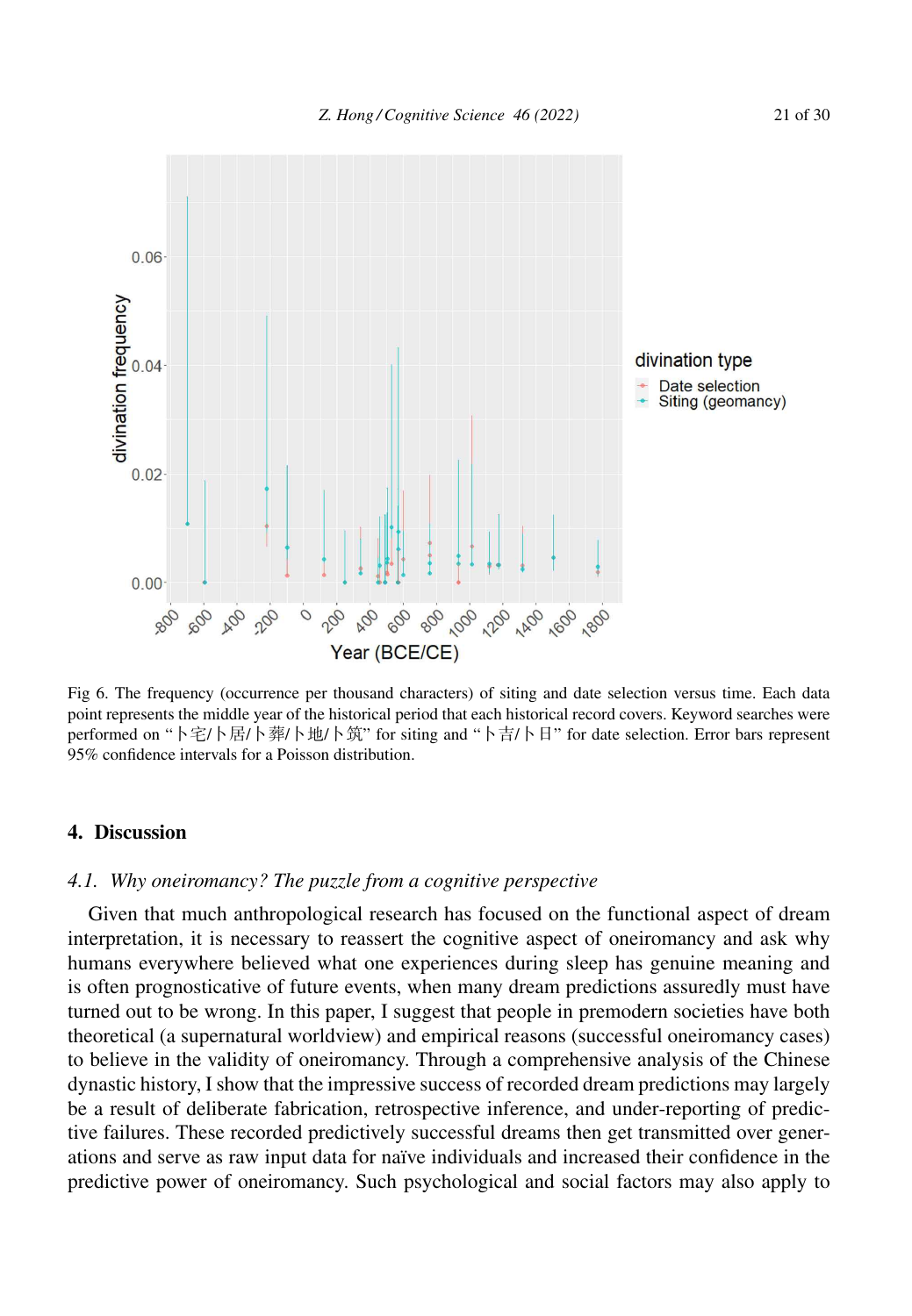other divination/magic practices: for example, some astrological omens recorded in Han Shu are almost certainly fabrications for political purposes (Eberhard, 1957), and many rainmaking failures were ignored in Chinese dynastic records (Hong, Slingerland, & Henrich, forthcoming). In fact, this belief-reinforcing process may be a general feature of many instrumental practices and may result in a feedback loop (Anonymized, forthcoming). Consequently, some rather ineffective practices can, nonetheless, be perceived as highly effective and persist in the population.

In terms of theoretical plausibility, oneiromancy enjoys the same level of support from a supernatural worldview as many other divination and magic practices. What is perhaps unique about oneiromancy is that it does have an alternative explanation. After all, it is not all that difficult to realize the association between one's waking thoughts and dream contents, and from historical sources, we do see this type of psychological explanation appearing in later Chinese dynasties. Oneiromancy suffers from two additional issues: its usage is quite limited because it cannot be voluntarily produced, and the private nature of its sign makes it susceptible to skepticism and suspicion more than other divinatory practices where the sign is more public. These factors potentially contributed to its declining popularity in China. The possibility of fabrication in oneiromancy is particularly interesting because its effect is double-edged: on the one hand, fabrication increases the number of predictively accurate oneiromancy cases, which are recorded and transmitted; on the other hand, the fact that it can be easily fabricated triggers epistemic vigilance and generates suspicion. Which effect dominates may be determined by the cultural context (e.g., whether falsely reporting dream incurs supernatural punishment, etc.).

We thus see that it may be challenging to come up with a unified theory of divination or magic in general, as each kind of divination/magic practice has its own idiosyncratic characteristics that affect the extent to which they are believed and used. Research on "why divination/magic" is thus largely an effort to identify one or several factors that increase the perceived efficacy of some (large) set of divinatory/magic practices. We need to keep in mind, however, that in reality the subjectively perceived efficacy of any instrumental action is certainly a function of many factors. Given the complexity of human cognition and behavior, it may be more useful to assess the relative importance of factors that collectively contribute to the cultural success of certain practices.

#### *4.2. The inadequacy of individual intuition in explaining oneiromancy*

Of course, it is rather banal to make the uninformative claim that "everything matters." In what follows, I shall offer a few suggestive arguments for why dream interpretation, along with many other ancient forms of divination and magic, has some characteristics that make explanations primarily invoking intuitions inadequate. First, while there certainly exist intuitive elements in the overarching worldview that provide theoretical support of oneiromancy, the specific dream interpretation techniques often require great interpretive effort and expertise, and are not intuitive in any obvious sense. For example, glyphomancy, a type of fortune telling by dissecting and analyzing a Chinese character, was frequently used in deciphering the meaning of dreams (Vance, 2012). The basic idea is that what appears in dreams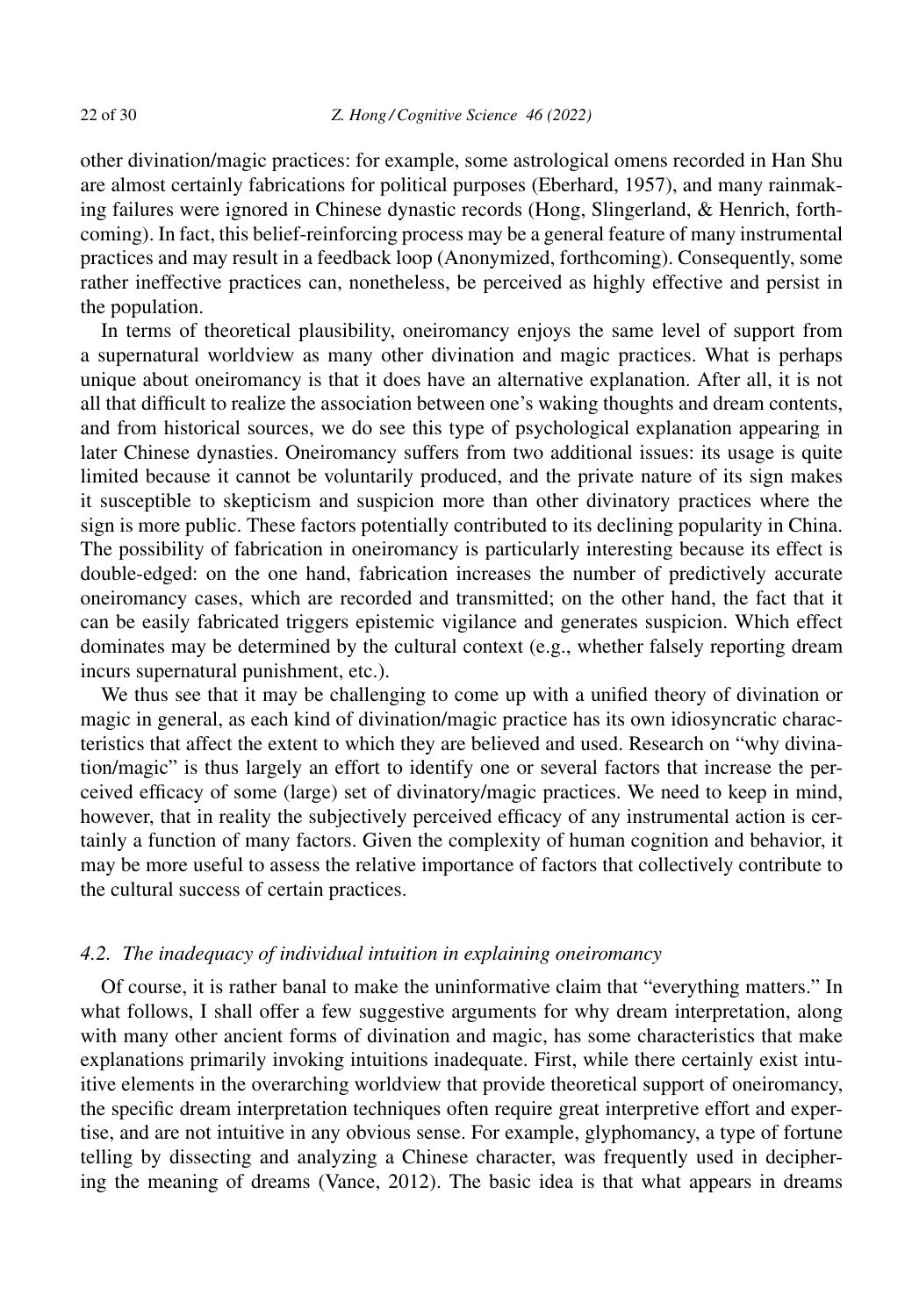is extracted and represented by their corresponding written characters, and these characters are either dissected or assembled into other characters whose meanings are then interpreted. In a rather extreme case, a court official during the Jin dynasty (266–420 CE) is said to have correctly deduced a murderer's name by analyzing the signs of a suspect's dream using glyphomancy.<sup>23</sup> For most illiterate people at the time (which was the vast majority of the population), glyphomancy probably did not make much intuitive sense.

Second, interpreting the meaning of dreams using specific techniques was often a very deliberative process. The good dream diviner, according to the famous dream encyclopedia Guidelines for Dreams and Dream Interpretation (梦占逸旨) written in the 16th century, needs to carefully examine the context of dream occurrence, such as the timing of the dream (what season it occurs in), the *yin-yang* situation of the location of the dreamer when the dream occurred, and in particular the psycho-physiological state of the dreamer; for example, dreams are not interpretable if the dreamer has excessive impure thoughts (妄虑) during the day, or if the dreamer wakes up in the middle of a dream. Indeed, in ancient China, the level of oneiromancy theorizing was so great that it is reminiscent of doctors theorizing the nature of illness and the appropriate treatments. In this sense, people resorting to specific interpretation techniques to decipher hidden messages from their dreams is rather different from people avoiding walking under ladders, which has been attributed to the failures of deliberate reasoning to correct or override intuitive reasoning in a dual-processing account (Risen, 2016)

Finally, an exclusive focus on intuition at the individual level ignores the fact that there often exists significant division of cognitive labor in technological practices that require expertise. Surely, the extent to which experts and lay people find some practice intuitively plausible would be very different. As in the case of glyphomancy, while the literati may find it an attractive way of deciphering dreams, lay people most likely find it much less intuitive, and their confidence in its validity is probably a combination of the aforementioned psycho-social factors (fabrication, retrospective inference, and under-reporting of negative evidence) and their trust in oneiromancers, who, like astrologers, geomancers and healers, are the possessors and practitioners of specialized skills. Such differential possession of knowledge means that these professionals often serve as epistemic authorities with regard to solving specific problems (Majdik & Keith, 2011; Pierson, 1994), and to better understand the beliefs and practices of ordinary individuals we need to focus instead on the production and dissemination of knowledge.

### *4.3. The decline of oneiromancy: Then and now*

Many human practices are inherited and passed on over generations. Not all practices are equally successful, and in a cultural evolutionary process, the frequency of some practices in the population may change via a number of mechanisms (Boyd & Richerson, 1985; Henrich & McElreath, 2003). For example, context biases, such as prestige bias (Henrich & Gil-White, 2001) and payoff bias (Kendal, Giraldeau, & Laland, 2009), often lead to the selective retention of adaptive cultural variants. While in simplistic cultural evolutionary models, the probability of a certain cultural variant being transmitted largely depends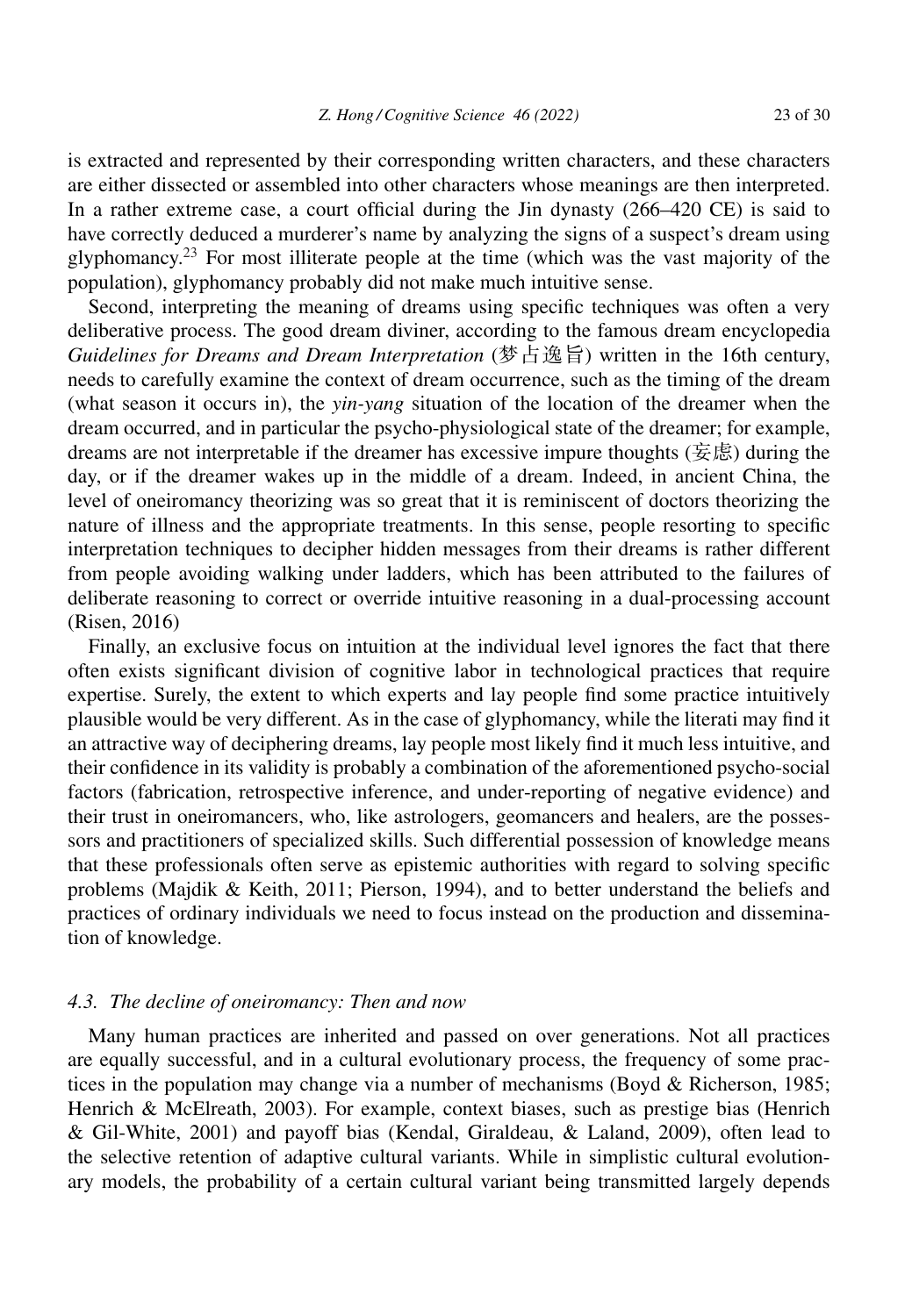on it being "possessed" (or, in the case of behavioral variants, "practiced") by individuals, in reality, the belief in the plausibility of some technology may last regardless of its actual usage frequency in the population. That is, the use of some technology may be rare in a population due to fear of deception, charlatans, or other factors, yet the beliefs that it can achieve its putative purpose when *properly performed* may, nonetheless, remain in the population.

In this final section, I wish to point out that the decline of oneiromancy in later Chinese dynasties exemplifies this type of situation and as such was qualitatively different from the marginalization of divination and magic in contemporary modern societies. As previously alluded to, the declining popularity of oneiromancy in premodern China was not due to a rejection of the underlying theory, but rather because in everyday situations, it was not perceived as a reliable information source as some other divinatory techniques for the aforementioned reasons. Therefore, despite its relegation to a "lowly street art," the extraction of meaning from dreams remains theoretically plausible. This is why in later dynasties, we often observe scholarly efforts to rediscover the lost art of oneiromancy.

The situation in modern societies is very different. Most notably, modern science and technology have generated a materialistic/mechanistic worldview in which ghosts and spirits have no place. This worldview is largely imposed on the population through mass education and state media that creates a radically different understanding of the nature of dreams. Therefore, if a person in late Qing dynasty was asked why he (who most likely believed in astrology, geomancy, and a number of other divination techniques) does not believe in oneiromancy, he would probably have answered "the art has been lost and those on the streets are just quacks" (Liu & Cao, 2003), whereas if a modern person is asked the same question, he would probably offer a materialistic explanation of the dreams and why it has no causal association with future events. In fact, the significance of dreams has diminished to such a degree that most contemporary Americans rarely remember their dreams (Kracke, 1992).

A final note on the particularities of modernity: modern societies have epistemic institutions, such as universities and research agencies, where the use of data to inform theory is regulated. Fabrication of data is straightforwardly discouraged; theories and hypotheses are carefully tested in controlled experimental settings, and important discoveries are replicated to rule out the possibility of statistic artifacts. Under-reporting of predictive failures (known as publication bias in the scientific literature) was perhaps not adequately dealt with as much in the social and medical sciences, but recent progress in preregistration (Haven  $\&$  Van Grootel, 2019; Nosek et al., 2018, 2019) and the encouragement of publishing negative results (Mehta, 2019; Trivers, 2010) have been proposed to address the issue. Of course, this is not to say that superstitions, such as horoscopes and fortune telling, completely ceased to exist in our societies. They are, however, definitively out of the mainstream as a credible information source and people who believe in them are often frowned upon. I think it would be a mistake to deny the drastic difference between the traditional and the modern: as long as our epistemic institutions survive, thrive, and are trusted by the public, we have good reasons to believe that the technologies we utilize today are genuinely effective, and that we generally live in a much more epistemically secure society.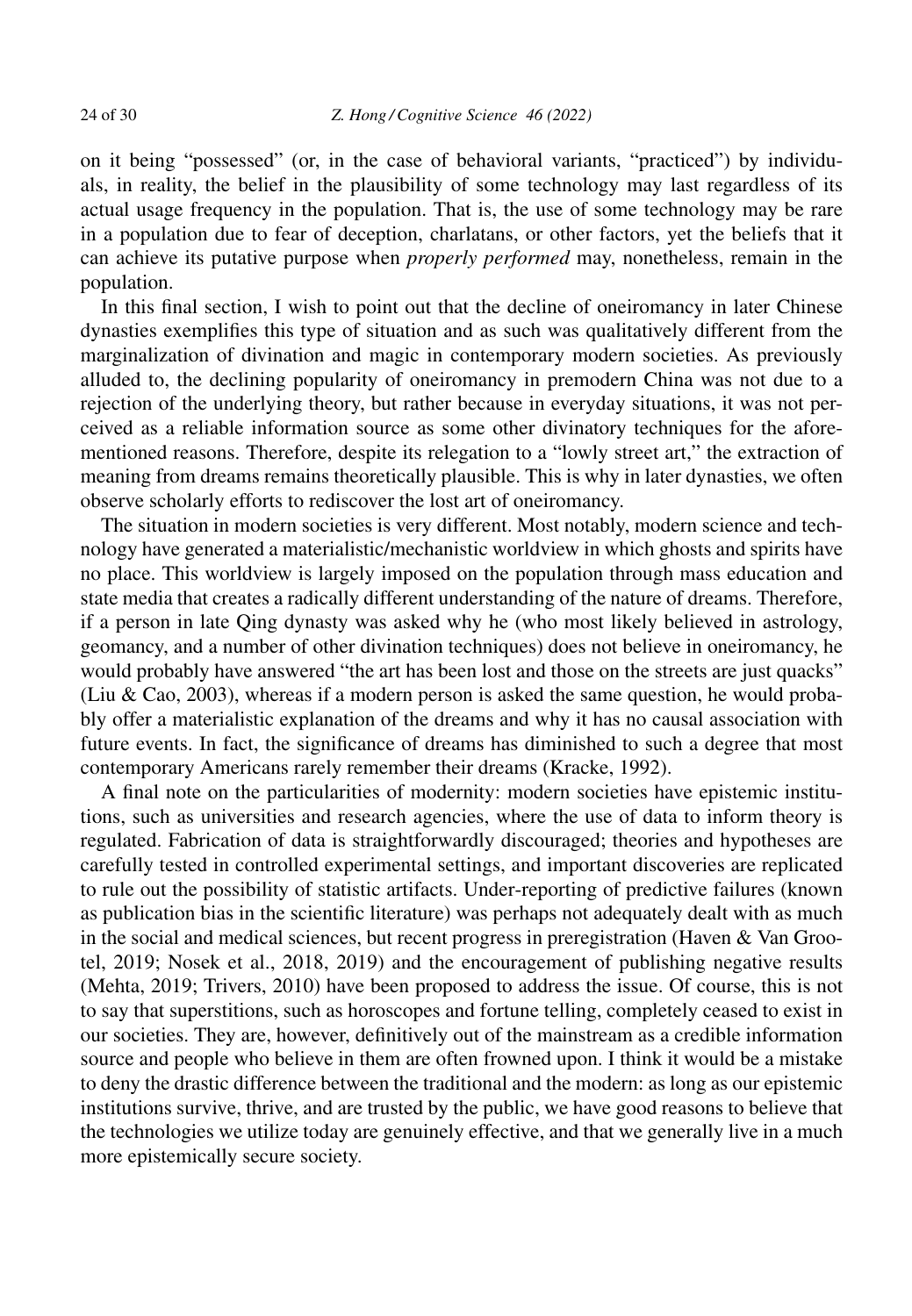# **Notes**

- 1 The word "primitive" was often used to denote these societies in early anthropological writings.
- 2 Although as I emphatically point out in Anonymized (unpublished) and will later discuss in the paper, such skepticism rarely leads to a complete rejection of the validity of some technological practice.
- 3 See *Meng Zhan Yi Zhi*, by Chen Shiyuan (1516–1597).
- 4 Obviously, "opposition to reality" is a vague term and there are lot of ways dreams can be said to be "opposite."
- 5 This way of classifying dreams resembles Plato's distinction between "technical" and "possession" divination, where "technical divination" refers to the interpretation of signs that appear in dreams, whereas "possession divination" refers to messages from the gods conveyed by humans in some altered conscious state (Flower, 2008).
- 6 The *Draft History of Qing* was written during the Beiyang government period (1912– 1928 AD) but was not completed due to a lack of funding.
- 7 The classical Chinese conception of history has been that it is a *record* of events, free of interpretations (Dubs, 1946).
- 8 In addition to writing histories of the previous dynasty, official court historians were also responsible for recording individuals and events of their own dynasty, which often served as raw materials for historians of later dynasties (Qu, 2020; Xu, 2012).
- 9 Later in the text, Wang Chong seems to have entertained the possibility that different kinds/species may have intercourse with each other, but he insists that their offspring are unprincipled and mischievous as opposed to virtuous and king-like.
- 10 Pew Research Center. (2013). Celebrating Christmas and the Holidays, Then and Now. Accessed on 01/20/2021 from https://www.pewforum.org/2013/12/18/celebratingchristmas-and-the-holidays-then-and-now/
- 11 Dreams that depict the extra-ordinariness of kings, queens, and emperors, excluding repeated dreams.
- 12 *Nan Shi*, chapter 63.
- 13 东莱左史博议.
- 14 Interestingly, Xiong Bolong does think that what appears in the mother's dream *statistically* predicts the fetus's sex by offering a justification of using the yin-yang theory.
- 15 The association between dreaming of a bear and giving birth to son (as well as dreaming of a snake and giving birth to daughter) originally comes from *Classic of Poetry, Xiaoya*.
- 16 无何集.
- 17 *Zuo Zhuan*, *Guoyu*, and *Draft History of Qing* from the published versions by Zhonghua Book Company  $($ 中华书局 $)$ .
- 18 *Journey to the West* is excluded from this analysis due to the supernatural nature of its stories.
- 19 *Han Shu*, Yiwenzhi (Treatise on Literature).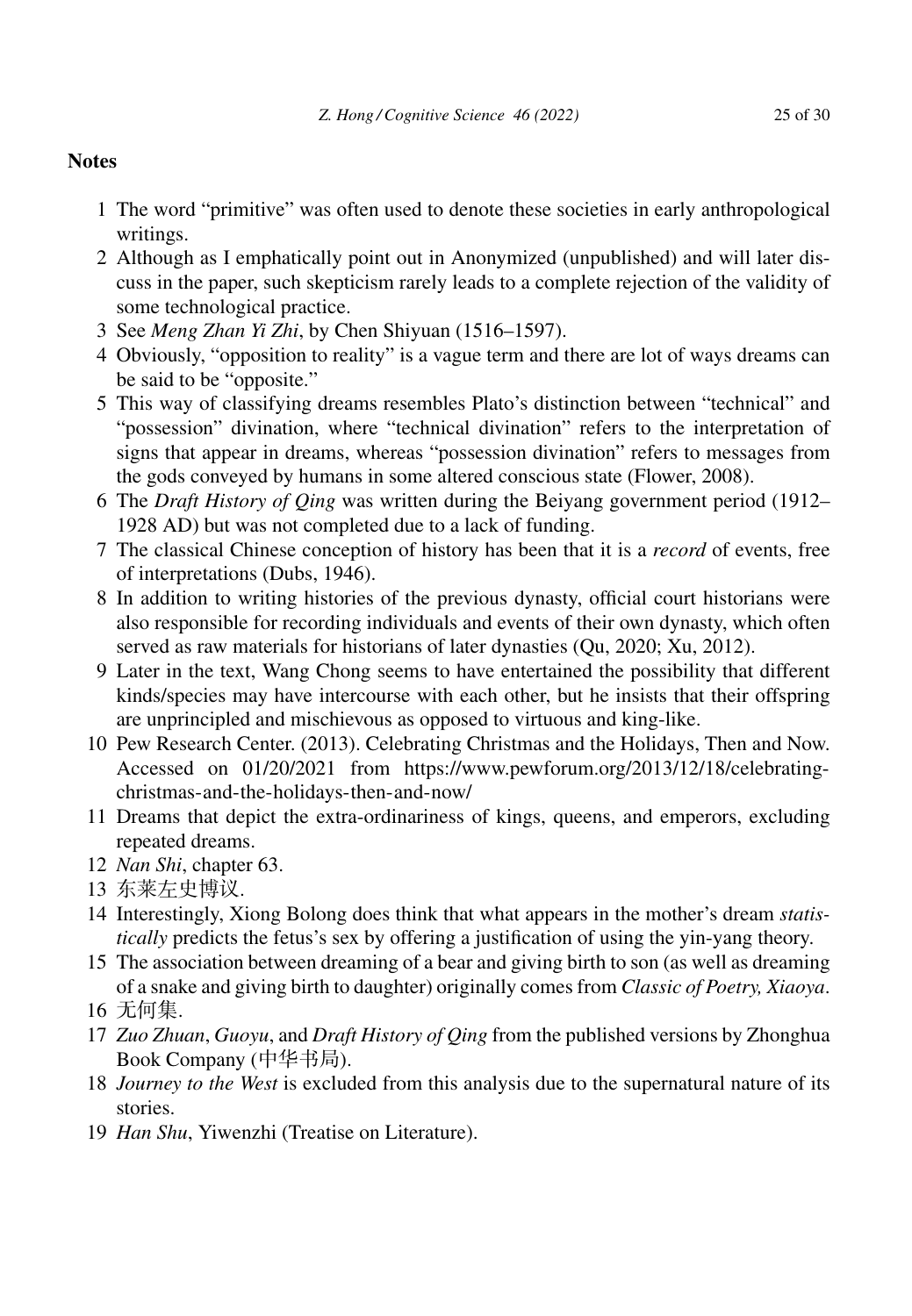- 20 Though Ong (1981) mentions dream incubation (efforts to produce specific types of dreams for problem solving) in China, it never became a mainstream practice and never appeared in official dynastic records.
- 21 Qian fu lun, Meng lie (潜夫论·梦列).
- 22 Of course, the use of dreams for prognosticative purpose still exists in China, especially in rural areas. But, as we have argued in Hong and Henrich (2021), there is a qualitative difference between rejection based on theoretical grounds due to a culturally imposed mechanistic worldview and the mere declining popularity of one type of divination relative to others.
- 23 This story is recorded in the official dynastic history of Jin 晋书 (266–420 CE), chapter 114.

# **Acknowledgments**

I thank Dr. Joseph Henrich for his encouragement throughout the project, two coders (Yuqi Chen and Yan Zhang) for helping code the texts, three anonymous reviewers for constructive comments and suggestions, and Tiffany Hwang and Mona Xue for carefully proofreading the earlier drafts of the paper.

# **References**

- Ambuehl, S., & Li, S. (2018). Belief updating and the demand for information. *Games and Economic Behavior*, *109*, 21–39. https://doi.org/10.1016/j.geb.2017.11.009
- Annus, A. (2010). Divination and interpretation of signs in the ancient world. In *Oriental Institute Seminars*.
- Ayton, P., & Fischer, I. (2004). The hot hand fallacy and the gambler's fallacy: Two faces of subjective randomness? *Memory and Cognition*, *32*, 1369–1378. https://doi.org/10.3758/BF03206327
- Barrett, D., & McNamara, P. (2007). *The new science of dreaming* (Vol. 3). Westport, CT: Praeger Publishers.
- Barrett, J. L. (2008). Coding and quantifying counterintuitiveness in religious concepts: Theoretical and methodological reflections. *Method and Theory in the Study of Religion*. *20*(4), 308–338. https://doi.org/10.1163/ 157006808x371806
- Beaulieu-Prévost, D., & Zadra, A. (2015). When people remember dreams they never experienced: A study of the malleability of dream recall over time. *Dreaming*, *25*, 18–31. https://doi.org/10.1037/a0038788
- Bering, J. M., McLeod, K., & Shackelford, T. K. (2005). Reasoning about dead agents reveals possible adaptive trends. *Human Nature*, *16*, 360–381. https://doi.org/10.1007/s12110-005-1015-2
- Blagrove, M. (1992). Dreams as the reflection of our waking concerns and abilities: A critique of the problemsolving paradigm in dream research. *Dreaming*, *2*, 205–220. https://doi.org/10.1037/h0094361
- Bourguignon, E. (1972). Dreams and altered states of consciousness in anthropological research. In F. L. Hsu (Ed.), *Psychological anthropology*. (403–434). Schenkman.
- Boyd, R., & Richerson, P. J. (1985). *Culture and the evolutionary process*. University of Chicago Press.
- Boyer, P. (2001). *Religion explained: The evolutionary origins of religious thought*. Basic Books.
- Boyer, P. (2020). Why divination? Evolved psychology and strategic interaction in the production of truth. *Current Anthropology*, *61*, 100–123. https://doi.org/10.1086/706879
- Boyer, P., & Ramble, C. (2001). Cognitive templates for religious concepts: Cross-cultural evidence for recall of counter-intuitive representations. *Cognitive Science*, *25*, 536–564. https://doi.org/10.1016/S0364-0213(01) 00045-3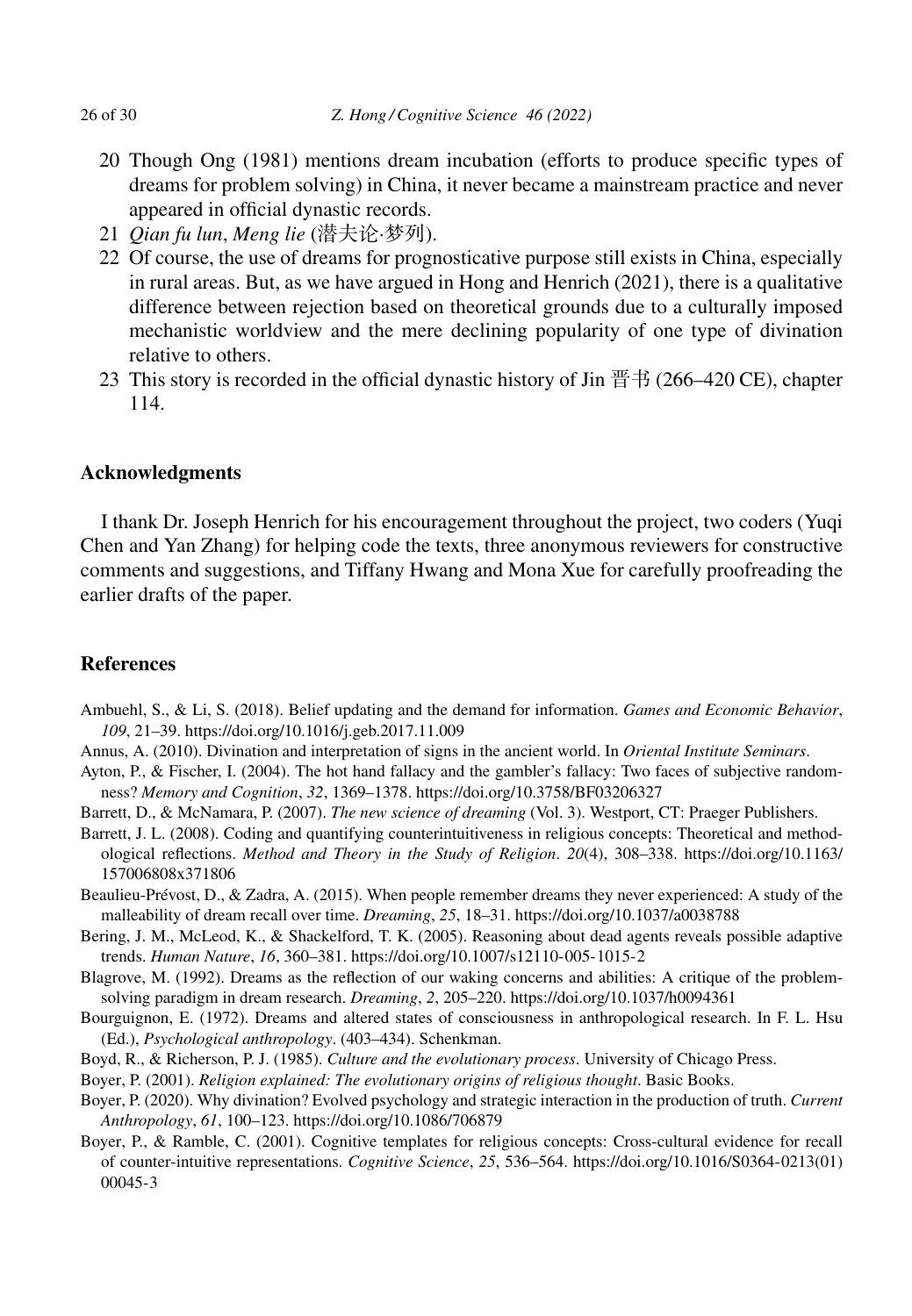- Brown, T. (2017). *The veins of the earth: Law, geomancy, and the transformation of property in modern China*. Columbia University.
- Ch'en, K. K. S., & Chʻen, K. K. S. (1972). *Buddhism in China: A historical survey* (Vol. 1). Princeton University Press.
- Chudek, M., & Henrich, J. (2011). Culture-gene coevolution, norm-psychology and the emergence of human prosociality. *Trends in Cognitive Sciences*, *15*, 218–226. https://doi.org/10.1016/j.tics.2011.03.003
- Csibra, G., & Gergely, G. (2009). Natural pedagogy. *Trends in Cognitive Sciences*, *13*, 148–153. https://doi.org/ 10.1016/j.tics.2009.01.005
- Dayan, P., & Balleine, B. W. (2002). Reward, motivation, and reinforcement learning. *Neuron*, *36*, 285–298. https://doi.org/10.1016/S0896-6273(02)00963-7
- Dayan, P., & Daw, N. D. (2008). Decision theory, reinforcement learning, and the brain. *Cognitive, Affective and Behavioral Neuroscience*, *8*, 429–453. https://doi.org/10.3758/CABN.8.4.429
- de Barra, M. (2017). Reporting bias inflates the reputation of medical treatments: A comparison of outcomes in clinical trials and online product reviews. *Social Science and Medicine*, *177*, 248–255. https://doi.org/10.1016/ j.socscimed.2017.01.033
- De Barra, M., Eriksson, K., & Strimling, P. (2014). How feedback biases give ineffective medical treatments a good reputation. *Journal of Medical Internet Research*, *16*, e193. https://doi.org/10.2196/jmir.3214
- Duan, Y., & Zhang, T. (2020). 北朝佛教兴起原因及社会影响. *河西学院学报, 36*(1), 98–102.
- Dubs, H. H. (1946). The reliability of Chinese histories. *Journal of Asian Studies*, *6*, 23–43. https://doi.org/10. 2307/2049671
- Eberhard, W. (1957). *The political function of astronomy and astronomers in HanChina*. University of Chicago Press.
- Fang, A. (2015). 唐代小说中的占梦文化研究. 新疆师范大学.
- Farias, M., Van Mulukom, V., Kahane, G., Kreplin, U., Joyce, A., Soares, P., … Möttönen, R. (2017). Supernatural belief is not modulated by intuitive thinking style or cognitive inhibition. *Scientific Reports*, *7*, 15100. https: //doi.org/10.1038/s41598-017-14090-9
- Flower, M. A. (2008). *The seer in ancient Greece*.
- Forke, A. (1907). *Lun-Heng: Philosophical essays of Wang Ch'ung*. Paragon Book Gallery.
- Franklin, M. S., & Zyphur, M. J. (2005). The role of dreams in the evolution of the human mind. *Evolutionary Psychology*, *3*, 59–78. https://doi.org/10.1177/147470490500300106
- Frazer, J. G. (1890). *The golden bough: A study in comparative religion, Volume 2*. Macmillan.
- Fu, Y. (2017). 中国古代占梦书梳理与考辨. 兰州大学.
- Garfield, P. (2009). *The universal dream key*. Harper Collins.
- Griffith, R. M., Miyagi, O., & Tago, A. (1958). The universality of typical dreams: Japanese vs. Americans. *American Anthropologist*, *60*, 1173–1179. https://doi.org/10.1525/aa.1958.60.6.02a00110
- Grunebaum, G. E., & Caillois, R. (1966). *The dream and human societies*. University of California Press.

Harris, P. L. (2012). *Trusting what you're told*.

- Haven, T. L., & Van Grootel, D. L. (2019). Preregistering qualitative research. *Accountability in Research*, *26*, 229–244. https://doi.org/10.1080/08989621.2019.1580147
- He, Y. (2011). 占梦文化. Beijing Book Co. Inc.
- Henrich, J. (2002). Decision-making, cultural transmission and adaptation in economic anthropology. In J. Ensminger (Ed.), *Theory in economic anthropology* (pp. 251–295). Walnut Creek, CA: AltaMira Press.
- Henrich, J., & Gil-White, F. J. (2001). The evolution of prestige: Freely conferred deference as a mechanism for enhancing the benefits of cultural transmission. *Evolution and Human Behavior*, *22*, 165–196. https://doi.org/ 10.1016/S1090-5138(00)00071-4
- Henrich, J., & McElreath, R. (2003). The evolution of cultural evolution. *Evolutionary Anthropology*, *12*, 123–135. https://doi.org/10.1002/evan.10110
- Hollan, D. (1989). The personal use of dream beliefs in the Toraja highlands. *Ethos*, *17*(2), 166–186.
- Hong, Z., & Henrich, J. (2021). The cultural evolution of epistemic practices. *Human Nature*, *32*, 622–651.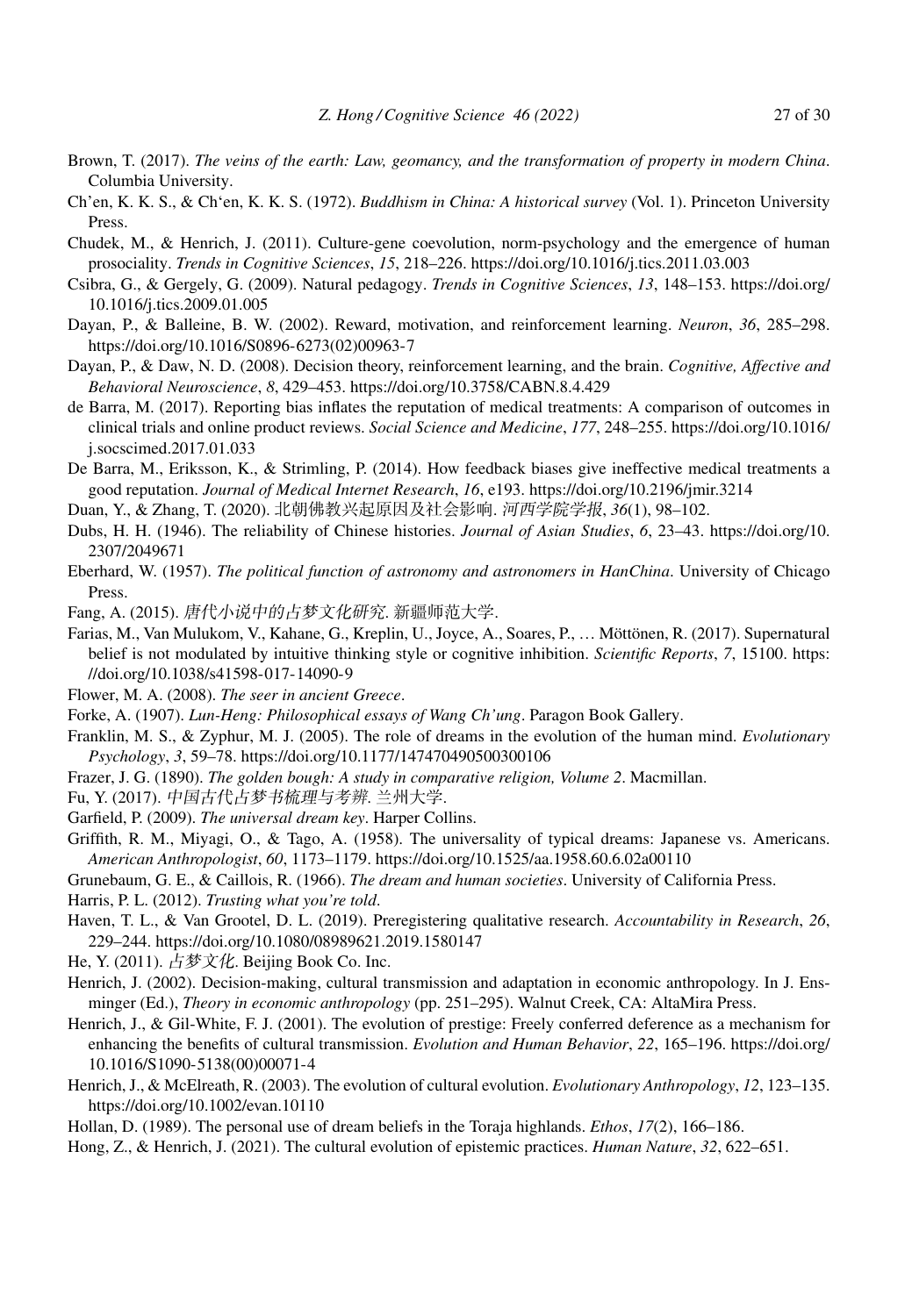- Horton, R. (1967). African traditional thought and western science. *Africa*, *37*, 50–71. https://doi.org/10.2307/ 1158253
- Horton, R. (1993). *Patterns of thought in Africa and the west*. Cambridge University Press.
- Hughes, J. D. (2000). Dream interpretation in ancient civilizations. *Dreaming*, *10*, 7–18. https://doi.org/10.1023/A: 1009447606158
- Ioannidis, J. P. A. (2017). Does evidence-based hearsay determine the use of medical treatments? *Social Science and Medicine*, *177*, 256–258. https://doi.org/10.1016/j.socscimed.2017.02.004
- Johnson, D. K. (2017). Confirmation bias. In *Bad arguments: 50 common fallacies and how to avoid them*. https: //doi.org/10.1002/9781119165811.ch73
- Kendal, J., Giraldeau, L. A., & Laland, K. (2009). The evolution of social learning rules: Payoff-biased and frequency-dependent biased transmission. *Journal of Theoretical Biology*, *260*, 210–219. https://doi.org/10. 1016/j.jtbi.2009.05.029
- Kessels, A. H. M. (1969). Ancient systems of dream-classification. *Mnemosyne*, *22*, 389. https://doi.org/10.1163/ 156852569x00058
- Korn, C. W., Sharot, T., Walter, H., Heekeren, H. R., & Dolan, R. J. (2014). Depression is related to an absence of optimistically biased belief updating about future life events. *Psychological Medicine*, *44*, 579–592. https: //doi.org/10.1017/S0033291713001074
- Kory, S. N. (2016). Five classics of Fengshui: Chinese spiritual geography in historical and environmental perspective. *Monumenta Serica*, *64*, 201–203. https://doi.org/10.1080/02549948.2016.1170346
- Kracke, W. (1992). Cultural aspects of dreaming*.* Encyclopedia of Dreams. Internationale Institute for Dream Research.
- Landis, J. R., & Koch, G. G. (1977). The measurement of observer agreement for categorical data. *Biometrics*, *33*, 159–174. https://doi.org/10.2307/2529310
- Legare, C. H., & Souza, A. L. (2012). Evaluating ritual efficacy: Evidence from the supernatural. *Cognition*, *124*, 1–15. https://doi.org/10.1016/j.cognition.2012.03.004
- Li, L. (2007). Superstition or modernity? *M/C Journal*. *10*, https://doi.org/10.5204/mcj.2604
- Li, W. (1999). Dreams of interpretation in early Chinese historical and philosophical writings. In Dream cultures: Explorations in the comparative history of dreaming (pp. 17–42).
- Lincoln, J. S. (1935). *The dream in primitive cultures*. London: Cresset Press, Ltd.
- Lincoln, J. S. (2003). *The dream in native American and other primitive cultures*. Courier Corporation.
- Liu, W. (1989). *梦的迷信与梦的探索*. 中国社会科学出版社.
- Liu, W., & Cao, T. (2003). 梦与中国文化. 人民出版社.
- Lustick, I. S. (1996). History, historiography, and political science: Multiple historical records and the problem of selection bias. *American Political Science Review*, *90*, 605–618. https://doi.org/10.2307/2082612
- Majdik, Z. P., & Keith, W. M. (2011). Expertise as argument: Authority, democracy, and problem-solving. *Argumentation*, *25*. 371–384. https://doi.org/10.1007/s10503-011-9221-z
- Mead, M. (1932). An investigation of the thought of primitive children, with special reference to animism. *Journal of the Royal Anthropological Institute of Great Britain and Ireland*, *62*, 173–190. https://doi.org/10.2307/ 2843884
- Mehta, D. (2019). Highlight negative results to improve science. *Nature*. https://doi.org/10.1038/d41586-019- 02960-3
- Mercier, H. (2020). *Not born yesterday: The science of who we trust and what we believe*. Princeton University Press.
- Miton, H., Claidière, N., & Mercier, H. (2015). Universal cognitive mechanisms explain the cultural success of bloodletting. *Evolution and Human Behavior*, *36*, 303–312. https://doi.org/10.1016/j.evolhumbehav.2015.01. 003
- Nemeroff, C., & Rozin, P. (2000). The makings of the magical mind: The nature and function of sympathetic magical thinking. In K. S. Rosengren, C. N. Johnson, P. L. Harris, C. N. Johnson, & P. L. Harris (Eds.), *Imagining the impossible* (pp. 1–34). Cambridge University Press.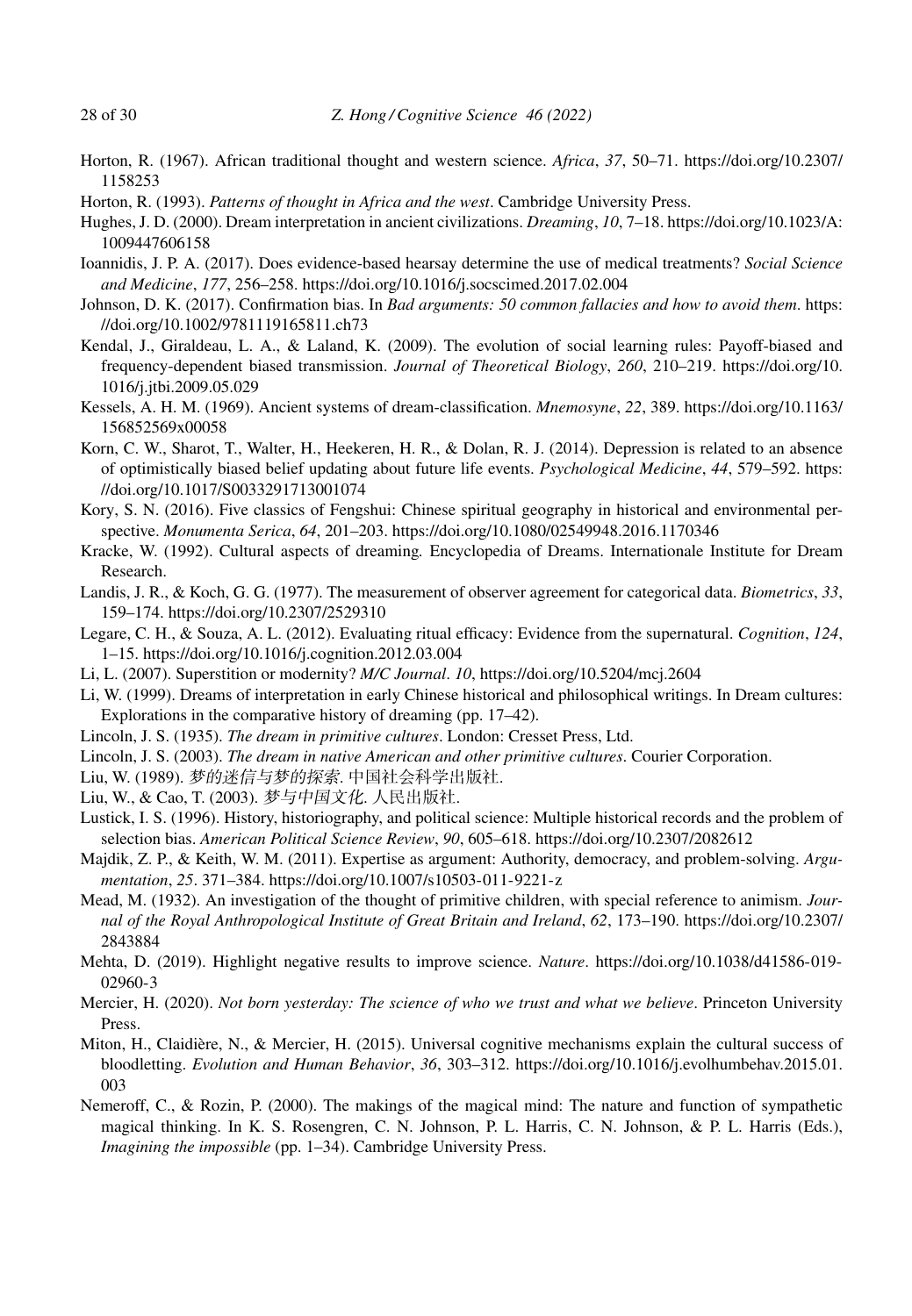- Nemeroff, P., & Rozin, C. (1990). The laws of sympathetic magic: A psychological analysis of similarity and contagion. In J. W. Stigler, R. A. Shweder, & G. H. Herdt (Eds.), *Cultural psychology: Essays on comparative human development* (pp. 205–232). Cambridge University Press.
- Nickerson, R. S. (1998). Confirmation bias: A ubiquitous phenomenon in many guises. *Review of General Psychology*, *2*, 175–220. https://doi.org/10.1037/1089-2680.2.2.175
- Nielsen, T. A., Zadra, A. L., Simard, V., Saucier, S., Stenstrom, P., Smith, C., & Kuiken, D. (2003). The typical dreams of Canadian University students. *Dreaming*, *13*, 211–235. https://doi.org/10.1023/B:DREM. 0000003144.40929.0b
- Nir, Y., & Tononi, G. (2010). Dreaming and the brain: From phenomenology to neurophysiology. *Trends in Cognitive Sciences*, *14*, 88. https://doi.org/10.1016/j.tics.2009.12.001
- Niv, Y. (2009). Reinforcement learning in the brain. *Journal of Mathematical Psychology*, *53*, 139–154. https: //doi.org/10.1016/j.jmp.2008.12.005
- Nosek, B. A., Beck, E. D., Campbell, L., Flake, J. K., Hardwicke, T. E., Mellor, D. T., … Vazire, S. (2019). Preregistration is hard, and worthwhile. *Trends in Cognitive Sciences*, *23*, 815–818. https://doi.org/10.1016/j. tics.2019.07.009
- Nosek, B. A., Ebersole, C. R., DeHaven, A. C., & Mellor, D. T. (2018). The preregistration revolution. *Proceedings of the National Academy of Sciences of the United States of America*, *115*, 2600–2606. https://doi.org/10.1073/ pnas.1708274114
- Ong, R. K. (1981). *The interpretation of dreams in ancient China*. University of British Columbia.
- Pierson, R. (1994). The epistemic authority of expertise. *Proceedings of the Biennial Meeting of the Philosophy of Science Association*, *1*, 398–405. https://doi.org/10.1086/psaprocbienmeetp.1994.1.193044
- Plaks, A. H. (2015). *The four masterworks of the ming novel: Ssu ta ch'i-shu*. Princeton University Press.
- Plaks, A., & Nylan, M. (2016). *Zuo tradition/Zuozhuan: Commentary on the" Spring and Autumn Annals"*. University of Washington Press.
- Price, S. R. F. (1986). The future of dreams: From freud to artemidorus. *Past and Present*, *113*, 3–37. https: //doi.org/10.1093/past/113.1.3
- Qu, L. (2020). 中国史学之连续性发展的特点及其深远的历史意义. 河北学刊, 40(4), 1-9.
- Revonsuo, A. (2000). The reinterpretation of dreams: An evolutionary hypothesis of the function of dreaming. *Behavioral and Brain Sciences*, *23*, 877–901. https://doi.org/10.1017/S0140525x00004015
- Richerson, P. J., & Boyd, R. (2005). *Not by genes alone: How culture transformed human evolution*. University of Chicago Press.
- Risen, J. L. (2016). Believing what we do not believe: Acquiescence to superstitious beliefs and other powerful intuitions. *Psychological Review*, *123*, 182–207. https://doi.org/10.1037/rev0000017
- Rosen, M. G. (2013). What I make up when I wake up: Anti-experience views and narrative fabrication of dreams. *Frontiers in Psychology*. *4*, 514. https://doi.org/10.3389/fpsyg.2013.00514
- Rottman, J. (2013). Born believers: The science of children's religious belief. *Religion, Brain & Behavior*. *3*(3), 254–256. https://doi.org/10.1080/2153599x.2012.739741
- Sato, T. (1955). Buddhism and Zen in the northern and southern dynasties. *Journal of Indian and Buddhist Studies (Indogaku Bukkyogaku Kenkyu)*. *3*(2), 526–527. https://doi.org/10.4259/ibk.3.526
- Schwitzgebel, E. (2011). *Perplexities of consciousness*. MIT Press.
- Shah, P., Harris, A. J. L., Bird, G., Catmur, C., & Hahn, U. (2016). A pessimistic view of optimistic belief updating. *Cognitive Psychology*, *90*, 71–127. https://doi.org/10.1016/j.cogpsych.2016.05.004
- Sharot, T. (2011). The optimism bias. *Current Biology*, *21*, R941–R945. https://doi.org/10.1016/j.cub.2011.10.030
- Shenhav, A., Rand, D. G., & Greene, J. D. (2012). Divine intuition: Cognitive style influences belief in God. *Journal of Experimental Psychology: General*, *141*, 423–428. https://doi.org/10.1037/a0025391
- Siclari, F., Baird, B., Perogamvros, L., Bernardi, G., LaRocque, J. J., Riedner, B., … Tononi, G. (2017). The neural correlates of dreaming. *Nature Neuroscience*, *20*, 872–878. https://doi.org/10.1038/nn.4545
- Singh, M. (2017). The cultural evolution of shamanism. *Behavioral and Brain Sciences*, *41*, e66. https://doi.org/ 10.1017/s0140525x17001893